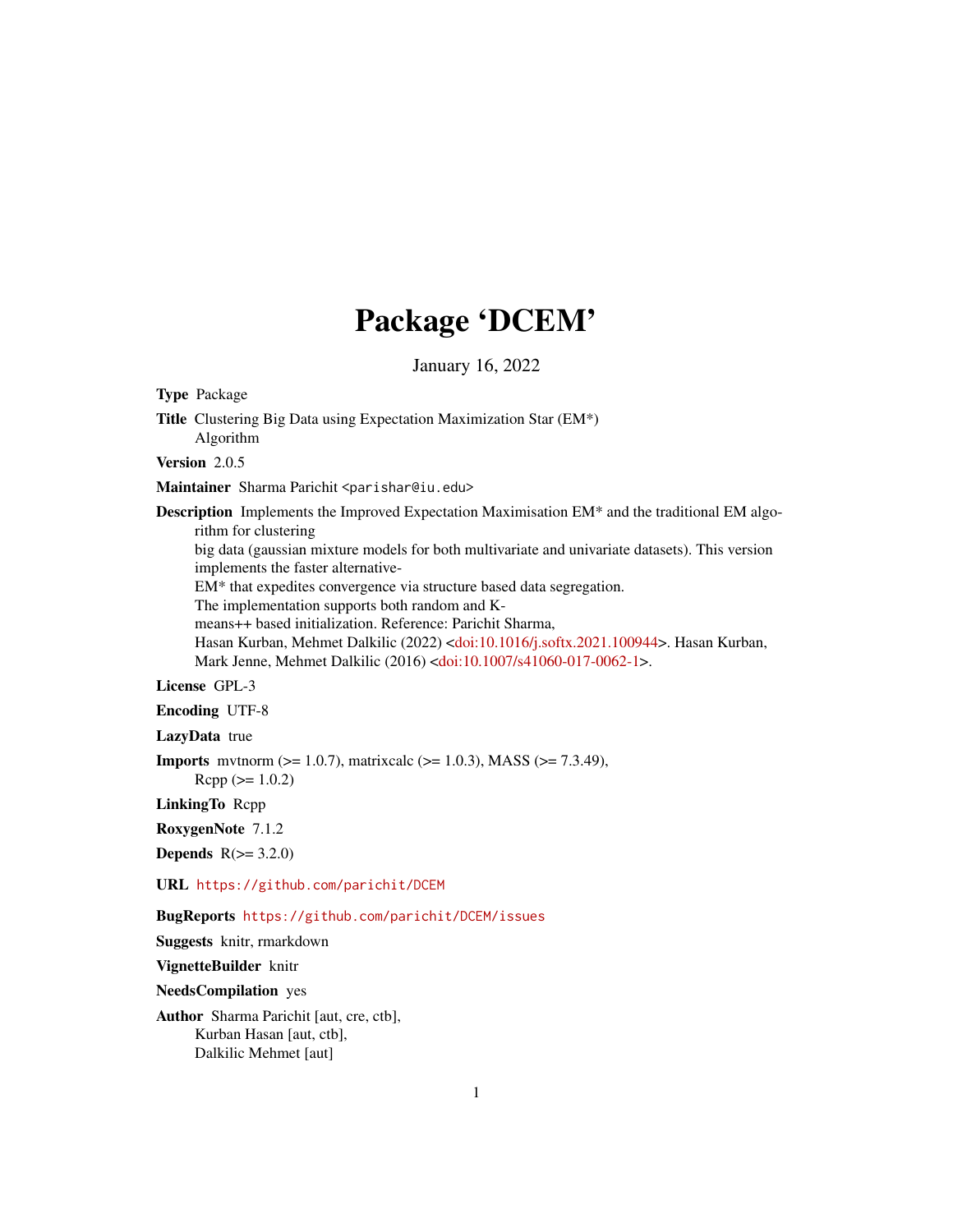<span id="page-1-0"></span>Repository CRAN Date/Publication 2022-01-16 00:02:52 UTC

# R topics documented:

|       |                                                                                                                       | $\overline{2}$ |
|-------|-----------------------------------------------------------------------------------------------------------------------|----------------|
|       |                                                                                                                       | 3              |
|       |                                                                                                                       | $\overline{4}$ |
|       |                                                                                                                       | 6              |
|       |                                                                                                                       | 7              |
|       |                                                                                                                       | 8              |
|       |                                                                                                                       | 9              |
|       |                                                                                                                       | 10             |
|       |                                                                                                                       | 11             |
|       |                                                                                                                       | 12             |
|       |                                                                                                                       | 14             |
|       |                                                                                                                       | 15             |
|       |                                                                                                                       | 15             |
|       | $insert\_nodes \dots \dots \dots \dots \dots \dots \dots \dots \dots \dots \dots \dots \dots \dots \dots \dots \dots$ | 16             |
|       |                                                                                                                       | 16             |
|       |                                                                                                                       | 17             |
|       |                                                                                                                       | 18             |
|       |                                                                                                                       | 18             |
|       |                                                                                                                       | 19             |
|       |                                                                                                                       | 19             |
|       |                                                                                                                       | 20             |
|       |                                                                                                                       | <b>20</b>      |
|       |                                                                                                                       | 21             |
|       |                                                                                                                       | 22             |
|       |                                                                                                                       | 22             |
|       |                                                                                                                       | 23             |
|       |                                                                                                                       | 23             |
|       |                                                                                                                       |                |
| Index |                                                                                                                       | 25             |

build\_heap *build\_heap: Part of DCEM package.*

# Description

Implements the creation of heap. Internally called by the dcem\_star\_train.

# Usage

build\_heap(data)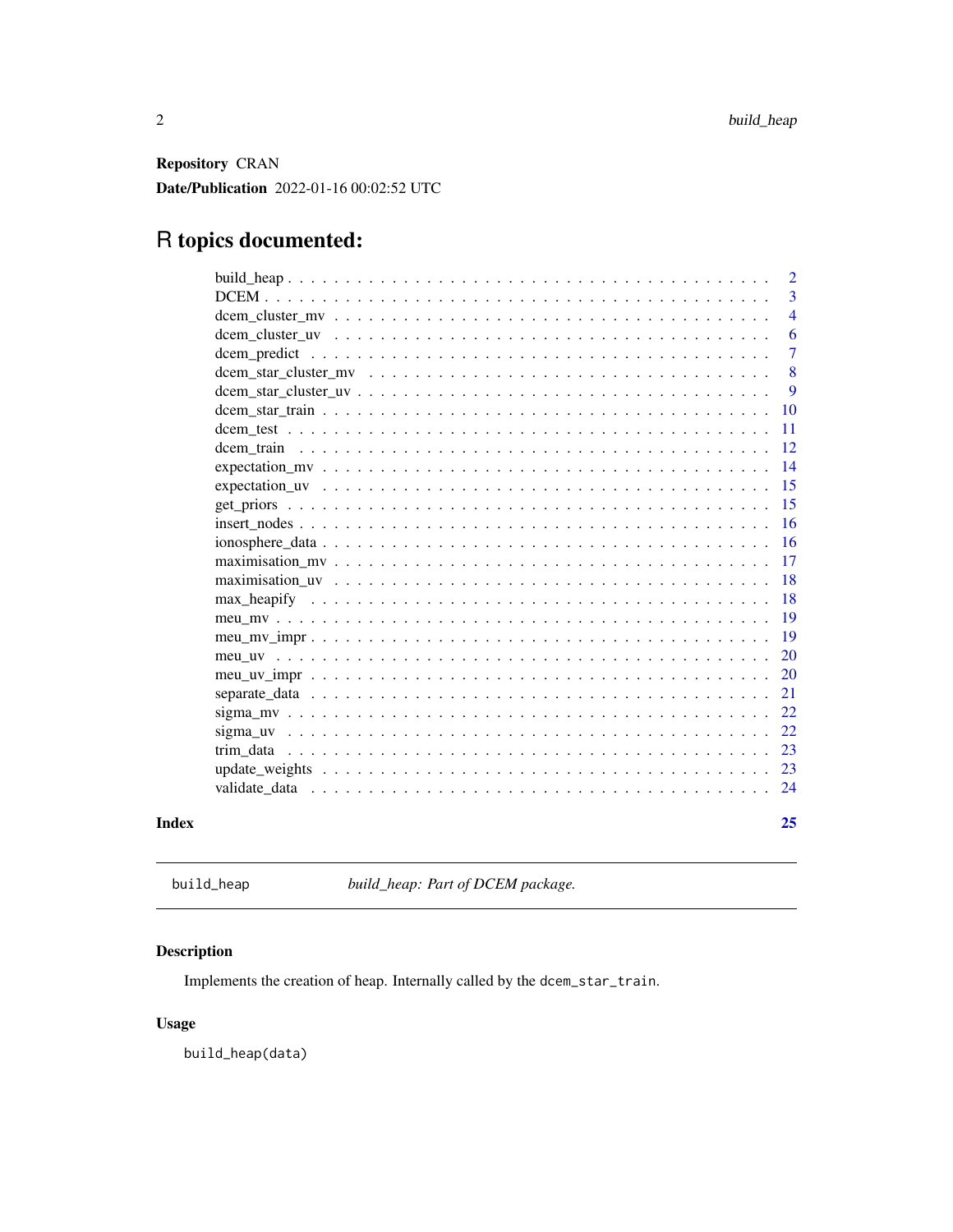#### <span id="page-2-0"></span> $DCEM$  3

#### Arguments

data (NumericMatrix): The dataset provided by the user.

### Value

A NumericMatrix with the max heap property.

#### Author(s)

Parichit Sharma <parishar@iu.edu>, Hasan Kurban, Mehmet Dalkilic

DCEM *DCEM: Clustering Big Data using Expectation Maximization Star (EM\*) Algorithm.*

# Description

Implements the EM\* and EM algorithm for clustering the (univariate and multivariate) Gaussian mixture data.

#### Demonstration and Testing

Cleaning the data: The data should be cleaned (redundant columns should be removed). For example columns containing the labels or redundant entries (such as a column of all 0's or 1's). See [trim\\_data](#page-22-1) for details on cleaning the data. Refer: [dcem\\_test](#page-10-1) for more details.

#### Understanding the output of [dcem\\_test](#page-10-1)

The function dcem\_test() returns a list of objects. This list contains the parameters associated with the Gaussian(s), posterior probabilities (prob), mean (meu), co-variance/standard-deviation(sigma) ,priors (prior) and cluster membership for data (membership).

Note: The routine dcem test() is only for demonstration purpose. The function [dcem\\_test](#page-10-1) calls the main routine [dcem\\_train](#page-11-1). See [dcem\\_train](#page-11-1) for further details.

#### How to run on your dataset

See [dcem\\_train](#page-11-1) and [dcem\\_star\\_train](#page-9-1) for examples.

#### Package organization

The package is organized as a set of preprocessing functions and the core clustering modules. These functions are briefly described below.

1. [trim\\_data](#page-22-1): This is used to remove the columns from the dataset. The user should clean the dataset before calling the dcem train routine. User can also clean the dataset themselves (without using trim\_data) and then pass it to the dcem\_train function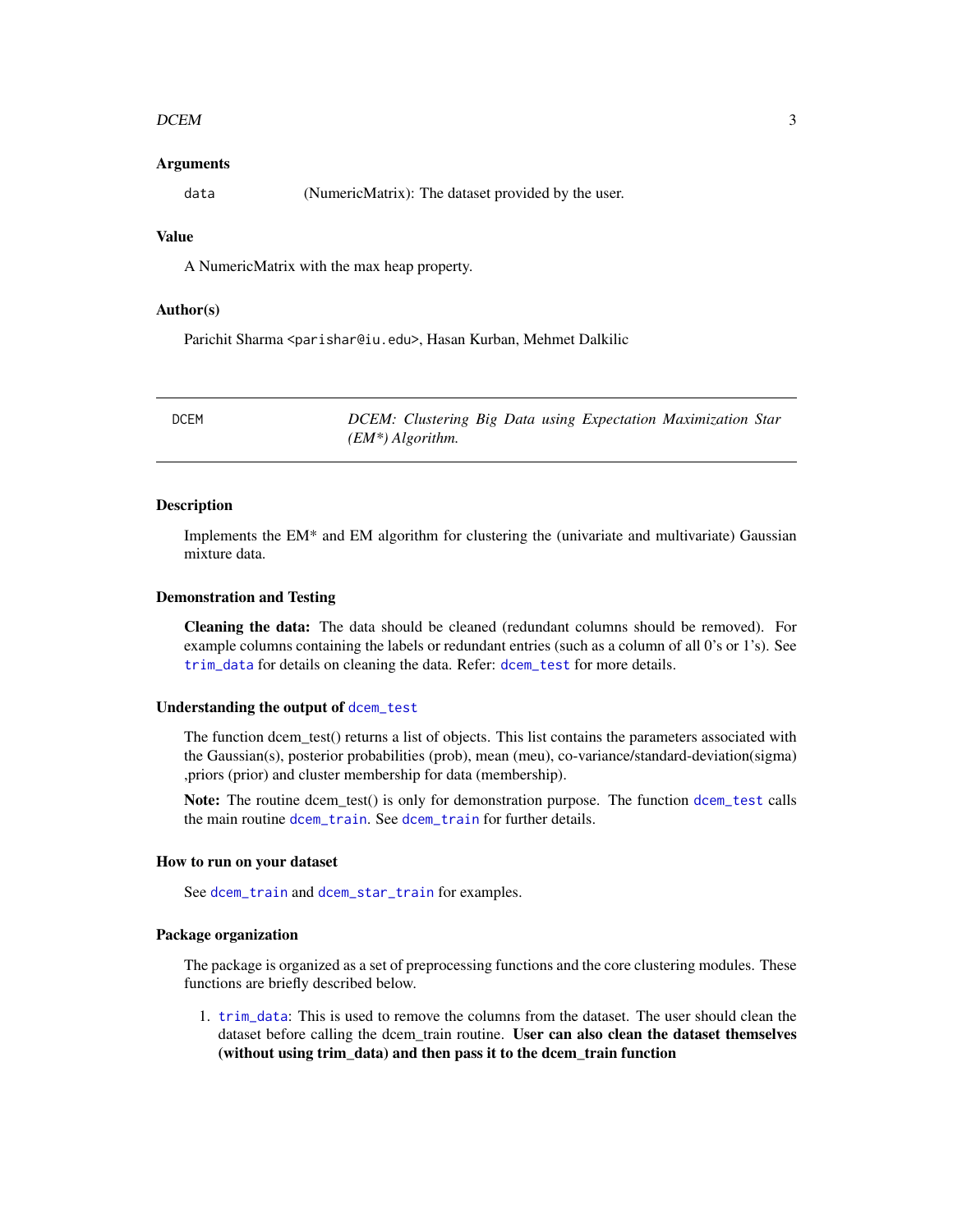- <span id="page-3-0"></span>2. [dcem\\_star\\_train](#page-9-1) and [dcem\\_train](#page-11-1): These are the primary interface to the EM\* and EM algorithms respectively. These function accept the cleaned dataset and other parameters (number of iterations, convergence threshold etc.) and run the algorithm until:
	- (a) The number of iterations is reached.
	- (b) The convergence is achieved.

#### DCEM supports following initialization schemes

- 1. Random Initialization: Initializes the mean randomly. Refer [meu\\_uv](#page-19-1) and [meu\\_mv](#page-18-1) for initialization on univariate and multivariate data respectively.
- 2. Improved Initialization: Based on the Kmeans++ idea published in, K-means++: The Advantages of Careful Seeding, David Arthur and Sergei Vassilvitskii. URL http://ilpubs.stanford.edu:8090/778/1/2006- 13.pdf. See [meu\\_uv\\_impr](#page-19-2) and [meu\\_mv\\_impr](#page-18-2) for details.
- 3. Choice of initialization scheme can be specified as the **seeding** parameter during the training. See [dcem\\_train](#page-11-1) for further details.

#### References

Parichit Sharma, Hasan Kurban, Mehmet Dalkilic DCEM: An R package for clustering big data via data-centric modification of Expectation Maximization, SoftwareX, 17, 100944 URL https://doi.org/10.1016/j.softx.2021.100

External Packages: DCEM requires R packages 'mvtnorm'[1], 'matrixcalc'[2] 'RCPP'[3] and 'MASS'[4] for multivariate density calculation, checking matrix singularity, compiling routines written in C and simulating mixture of gaussians, respectively.

[1] Alan Genz, Frank Bretz, Tetsuhisa Miwa, Xuefei Mi, Friedrich Leisch, Fabian Scheipl, Torsten Hothorn (2019). mvtnorm: Multivariate Normal and t Distributions. R package version 1.0-7. URL http://CRAN.R-project.org/package=mvtnorm

[2] Frederick Novomestky (2012). matrixcalc: Collection of functions for matrix calculations. R package version 1.0-3. https://CRAN.R-project.org/package=matrixcalc

[3] Dirk Eddelbuettel and Romain Francois (2011). Rcpp: Seamless R and C++ Integration. Journal of Statistical Software, 40(8), 1-18. URL http://www.jstatsoft.org/v40/i08/.

[4] Venables, W. N. & Ripley, B. D. (2002) Modern Applied Statistics with S. Fourth Edition. Springer, New York. ISBN 0-387-95457-0

[5] K-Means++: The Advantages of Careful Seeding, David Arthur and Sergei Vassilvitskii. URL http://ilpubs.stanford.edu:8090/778/1/2006-13.pdf

<span id="page-3-1"></span>dcem\_cluster\_mv *dcem\_cluster (multivariate data): Part of DCEM package.*

#### **Description**

Implements the Expectation Maximization algorithm for multivariate data. This function is called by the dcem\_train routine.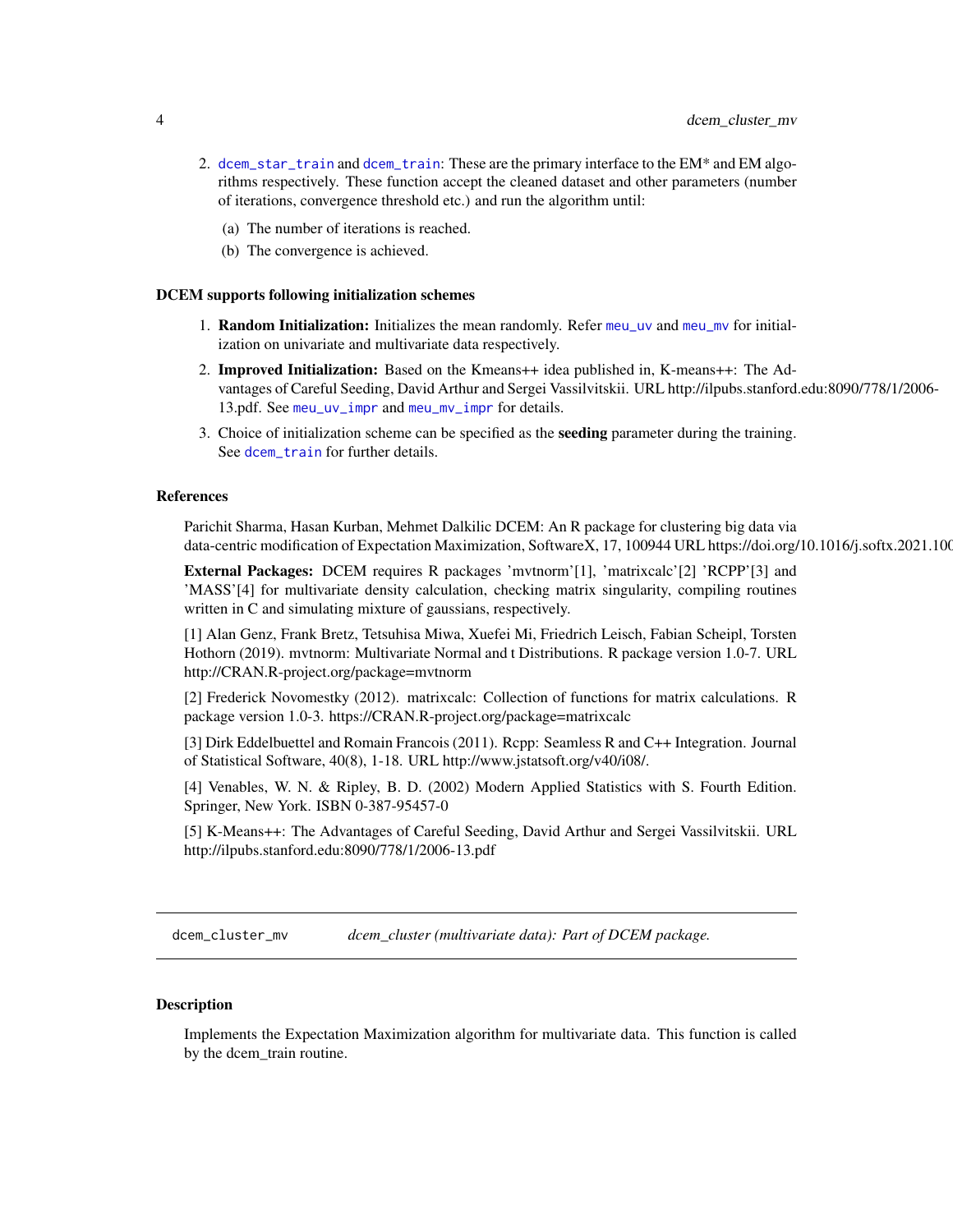#### Usage

```
dcem_cluster_mv(data, meu, sigma, prior, num_clusters, iteration_count,
threshold, num_data)
```
#### Arguments

| data            | A matrix: The dataset provided by the user.                                                                                                                                                                                                              |  |
|-----------------|----------------------------------------------------------------------------------------------------------------------------------------------------------------------------------------------------------------------------------------------------------|--|
| meu             | (matrix): The matrix containing the initial meu(s).                                                                                                                                                                                                      |  |
| sigma           | (list): A list containing the initial covariance matrices.                                                                                                                                                                                               |  |
| prior           | (vector): A vector containing the initial prior.                                                                                                                                                                                                         |  |
| num_clusters    | (numeric): The number of clusters specified by the user. Default value is 2.                                                                                                                                                                             |  |
| iteration_count |                                                                                                                                                                                                                                                          |  |
|                 | (numeric): The number of iterations for which the algorithm should run, if the<br>convergence is not achieved then the algorithm stops. Default: 200.                                                                                                    |  |
| threshold       | (numeric): A small value to check for convergence (if the estimated meu are<br>within this specified threshold then the algorithm stops and exit).                                                                                                       |  |
|                 | Note: Choosing a very small value (0.0000001) for threshold can increase<br>the runtime substantially and the algorithm may not converge. On the other<br>hand, choosing a larger value (0.1) can lead to sub-optimal clustering. De-<br>fault: 0.00001. |  |
| num_data        | (numeric): The total number of observations in the data.                                                                                                                                                                                                 |  |

# Value

A list of objects. This list contains parameters associated with the Gaussian(s) (posterior probabilities, meu, co-variance and prior)

- 1. (1) Posterior Probabilities: prob :A matrix of posterior-probabilities.
- 2. (2) Meu: meu: It is a matrix of meu(s). Each row in the matrix corresponds to one meu.
- 3. (3) Sigma: Co-variance matrices: sigma
- 4. (4) prior: prior: A vector of prior.
- 5. (5) Membership: membership: A vector of cluster membership for data.

# References

Parichit Sharma, Hasan Kurban, Mehmet Dalkilic DCEM: An R package for clustering big data via data-centric modification of Expectation Maximization, SoftwareX, 17, 100944 URL https://doi.org/10.1016/j.softx.2021.100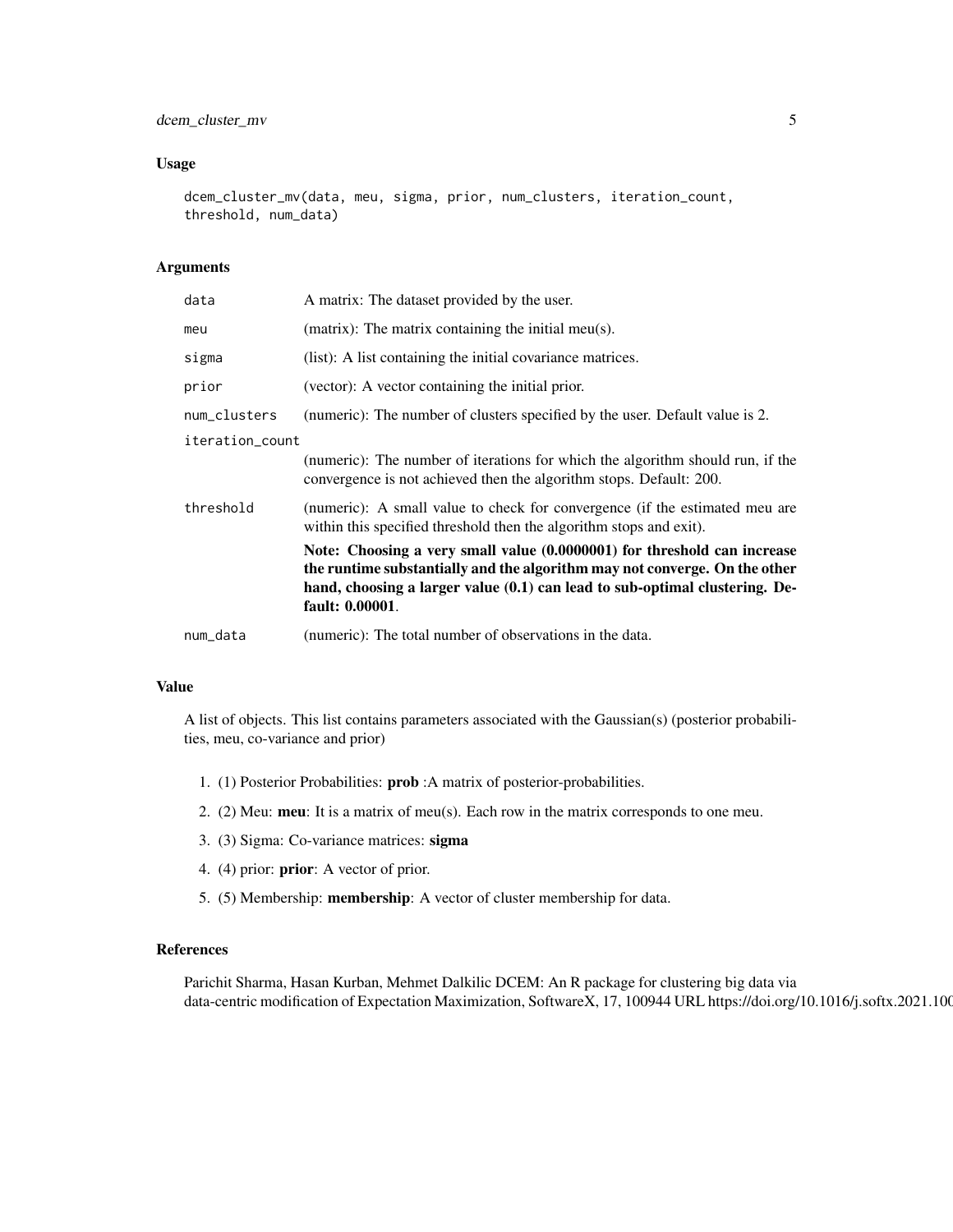<span id="page-5-1"></span><span id="page-5-0"></span>

Implements the Expectation Maximization algorithm for the univariate data. This function is internally called by the dcem\_train routine.

# Usage

```
dcem_cluster_uv(data, meu, sigma, prior, num_clusters, iteration_count,
threshold, num_data, numcols)
```
# Arguments

| data            | (matrix): The dataset provided by the user (converted to matrix format).                                                                                                                                                                                 |
|-----------------|----------------------------------------------------------------------------------------------------------------------------------------------------------------------------------------------------------------------------------------------------------|
| meu             | (vector): The vector containing the initial meu.                                                                                                                                                                                                         |
| sigma           | (vector): The vector containing the initial standard deviation.                                                                                                                                                                                          |
| prior           | (vector): The vector containing the initial prior.                                                                                                                                                                                                       |
| num_clusters    | (numeric): The number of clusters specified by the user. Default is 2.                                                                                                                                                                                   |
| iteration_count |                                                                                                                                                                                                                                                          |
|                 | (numeric): The number of iterations for which the algorithm should run. If the<br>convergence is not achieved then the algorithm stops. Default: 200.                                                                                                    |
| threshold       | (numeric): A small value to check for convergence (if the estimated meu(s) are<br>within the threshold then the algorithm stops).                                                                                                                        |
|                 | Note: Choosing a very small value (0.0000001) for threshold can increase<br>the runtime substantially and the algorithm may not converge. On the other<br>hand, choosing a larger value (0.1) can lead to sub-optimal clustering. De-<br>fault: 0.00001. |
| num_data        | (numeric): The total number of observations in the data.                                                                                                                                                                                                 |
| numcols         | (numeric): Number of columns in the dataset (After processing the missing val-<br>ues).                                                                                                                                                                  |

#### Value

A list of objects. This list contains parameters associated with the Gaussian(s) (posterior probabilities, meu, standard-deviation and prior)

- 1. (1) Posterior Probabilities: prob: A matrix of posterior-probabilities.
- 2. (2) Meu(s): meu: It is a vector of meu. Each element of the vector corresponds to one meu.
- 3. (3) Sigma: Standard-deviation(s): sigma: A vector of standard deviation.
- 4. (4) prior: prior: A vector of prior.
- 5. (5) Membership: membership: A vector of cluster membership for data.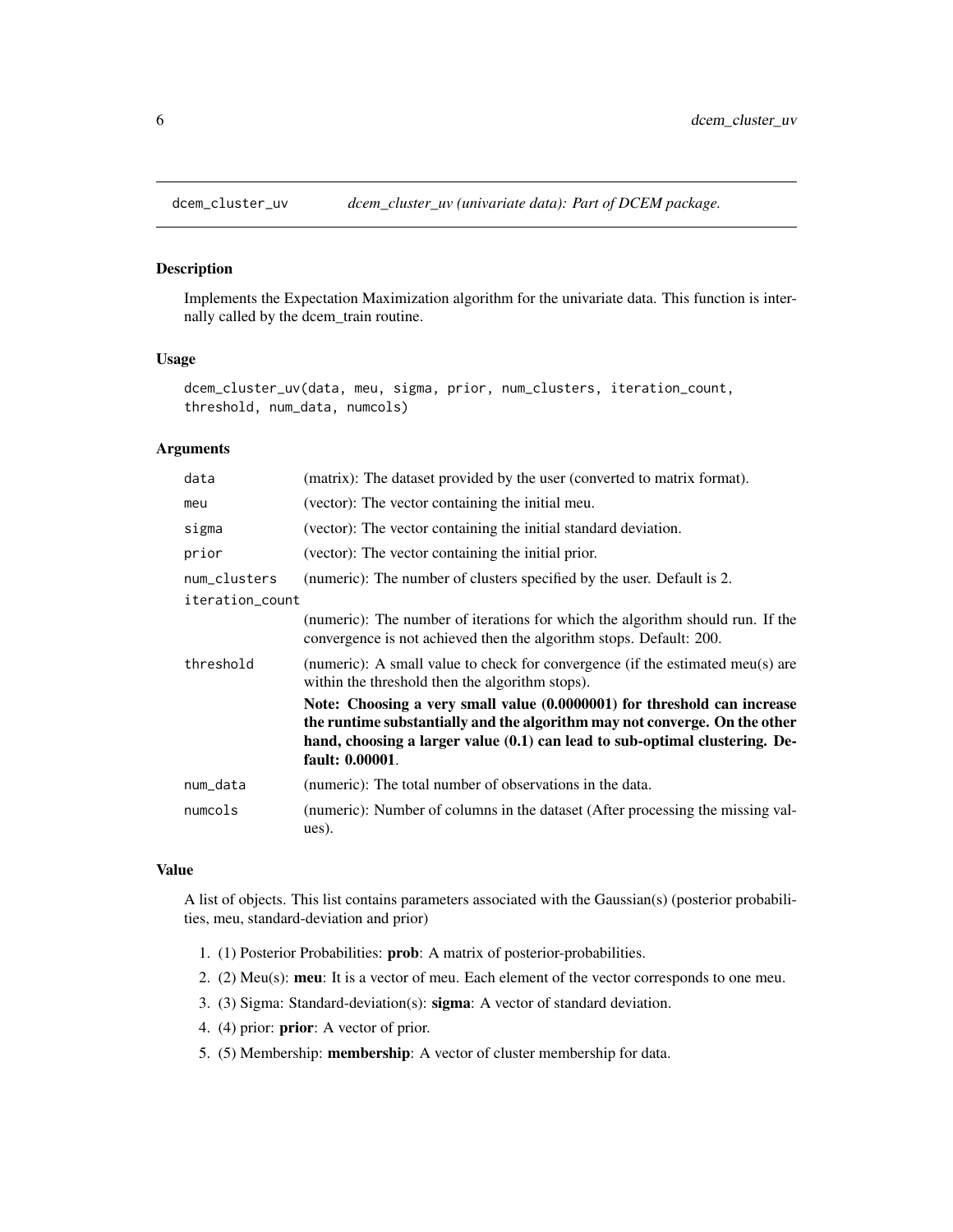# <span id="page-6-0"></span>dcem\_predict 7

#### References

Parichit Sharma, Hasan Kurban, Mehmet Dalkilic DCEM: An R package for clustering big data via data-centric modification of Expectation Maximization, SoftwareX, 17, 100944 URL https://doi.org/10.1016/j.softx.2021.100

dcem\_predict *dcem\_predict: Part of DCEM package.*

# **Description**

Predict the cluster membership of test data based on the learned parameters i.e, output from [dcem\\_train](#page-11-1) or [dcem\\_star\\_train](#page-9-1).

## Usage

dcem\_predict(param\_list, data)

#### **Arguments**

| param_list | (list): List of distribution parameters. The list contains the learned parameteres<br>of the distribution.                                                      |
|------------|-----------------------------------------------------------------------------------------------------------------------------------------------------------------|
| data       | (vector or dataframe): A vector of data for univariate data. A dataframe (rows<br>represent the data and columns represent the features) for multivariate data. |

#### Value

A list containing the cluster membership for the test data.

#### References

Parichit Sharma, Hasan Kurban, Mehmet Dalkilic DCEM: An R package for clustering big data via data-centric modification of Expectation Maximization, SoftwareX, 17, 100944 URL https://doi.org/10.1016/j.softx.2021.100

#### Examples

```
# Simulating a mixture of univariate samples from three distributions
# with meu as 20, 70 and 100 and standard deviation as 10, 100 and 40 respectively.
sample_uv_data = as.data.frame(c(rnorm(100, 20, 5), rnorm(70, 70, 1), rnorm(50, 100, 2)))
# Select first few points from each distribution as test data
test_data = as.vector(sample_uv_data[c(1:5, 101:105, 171:175),])
# Remove the test data from the training set
sample_uv_data = as.data.frame(sample_uv_data[-c(1:5, 101:105, 171:175), ])
# Randomly shuffle the samples.
sample_uv_data = as.data.frame(sample_uv_data[sample(nrow(sample_uv_data)),])
```
# Calling the dcem\_train() function on the simulated data with threshold of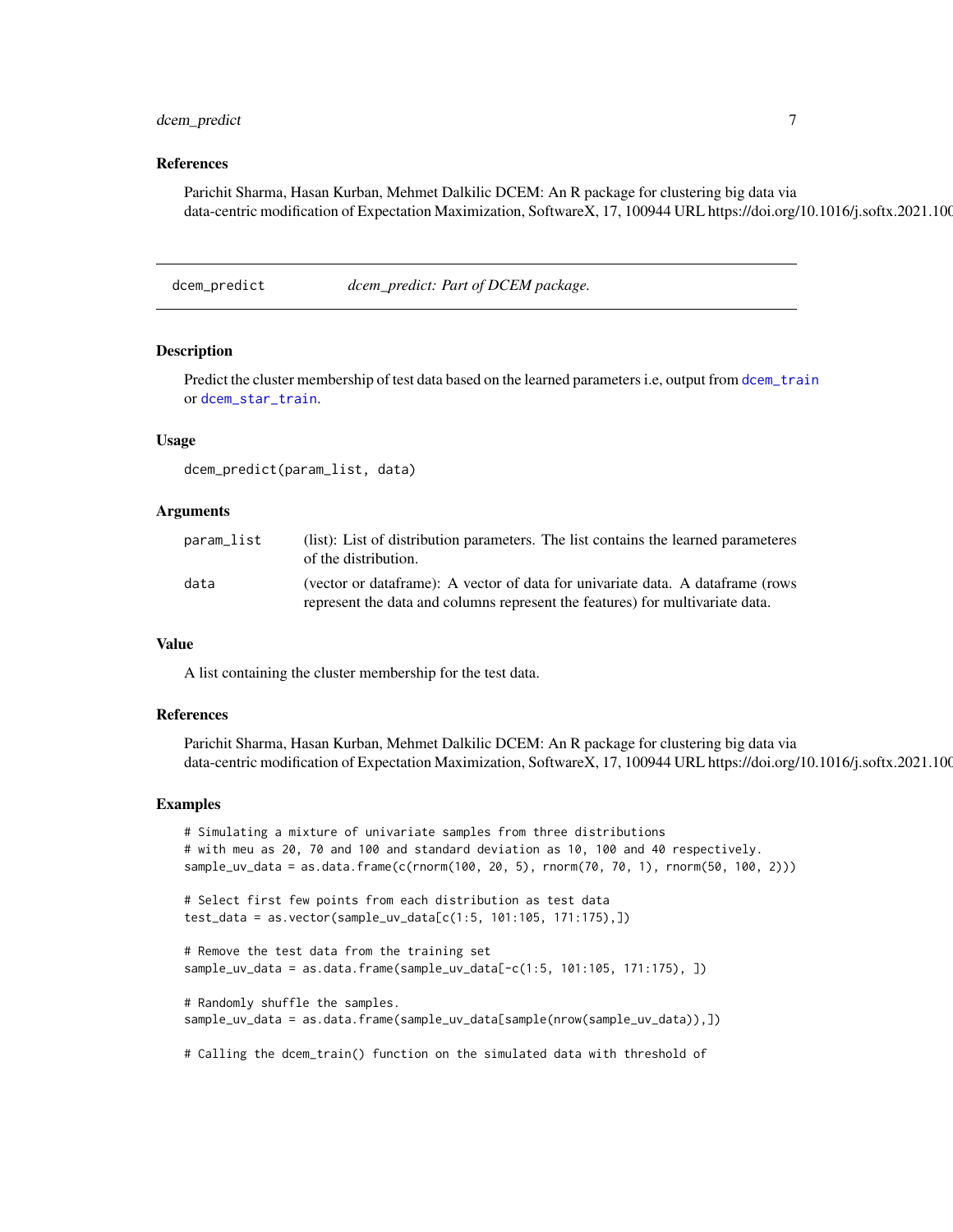```
# 0.000001, iteration count of 1000 and random seeding respectively.
sample_uv_out = dcem_train(sample_uv_data, num_clusters = 3, iteration_count = 100,
threshold = 0.001)
# Predict the membership for test data
test_data_membership <- dcem_predict(sample_uv_out, test_data)
# Access the output
print(test_data_membership)
```
<span id="page-7-1"></span>dcem\_star\_cluster\_mv *dcem\_star\_cluster\_mv (multivariate data): Part of DCEM package.*

#### Description

Implements the EM\* algorithm for multivariate data. This function is called by the dcem\_star\_train routine.

# Usage

dcem\_star\_cluster\_mv(data, meu, sigma, prior, num\_clusters, iteration\_count, num\_data)

#### Arguments

| data            | (matrix): The dataset provided by the user.                                                                                                                     |
|-----------------|-----------------------------------------------------------------------------------------------------------------------------------------------------------------|
| meu             | (matrix): The matrix containing the initial meu(s).                                                                                                             |
| sigma           | (list): A list containing the initial covariance matrices.                                                                                                      |
| prior           | (vector): A vector containing the initial priors.                                                                                                               |
| num_clusters    | (numeric): The number of clusters specified by the user. Default value is 2.                                                                                    |
| iteration_count |                                                                                                                                                                 |
|                 | (numeric): The number of iterations for which the algorithm should run, if the<br>convergence is not achieved then the algorithm stops and exits. Default: 200. |
| num_data        | (numeric): Number of rows in the dataset.                                                                                                                       |

#### Value

A list of objects. This list contains parameters associated with the Gaussian(s) (posterior probabilities, meu, co-variance and priors)

- 1. (1) Posterior Probabilities: prob A matrix of posterior-probabilities for the points in the dataset.
- 2. (2) Meu: meu: A matrix of meu(s). Each row in the matrix corresponds to one meu.
- 3. (3) Sigma: Co-variance matrices: sigma: List of co-variance matrices.
- 4. (4) Priors: prior: A vector of prior.
- 5. (5) Membership: membership: A vector of cluster membership for data.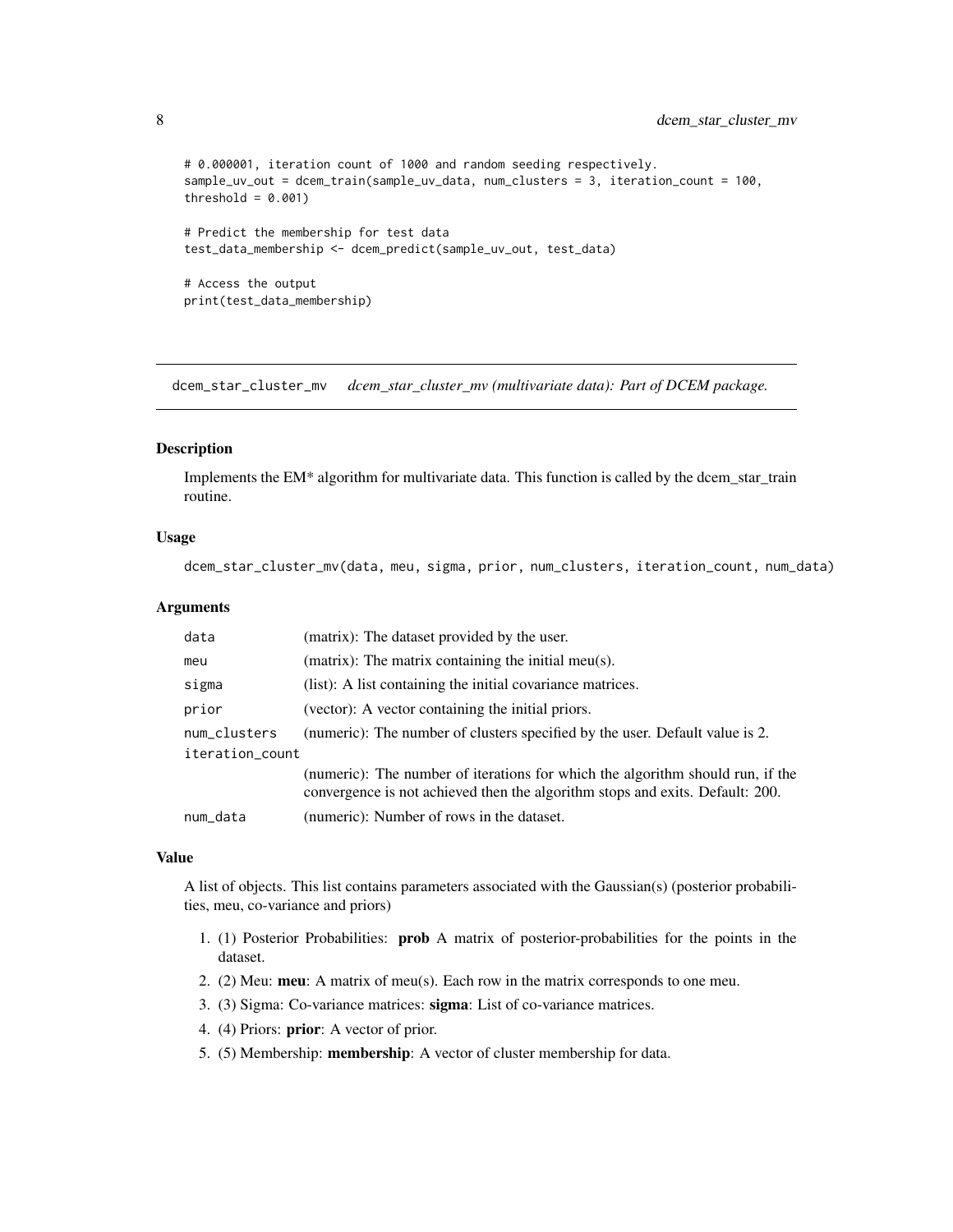#### <span id="page-8-0"></span>References

Parichit Sharma, Hasan Kurban, Mehmet Dalkilic DCEM: An R package for clustering big data via data-centric modification of Expectation Maximization, SoftwareX, 17, 100944 URL https://doi.org/10.1016/j.softx.2021.100

<span id="page-8-1"></span>dcem\_star\_cluster\_uv *dcem\_star\_cluster\_uv (univariate data): Part of DCEM package.*

#### Description

Implements the EM\* algorithm for the univariate data. This function is called by the dcem\_star\_train routine.

#### Usage

```
dcem_star_cluster_uv(data, meu, sigma, prior, num_clusters, num_data,
iteration_count)
```
#### Arguments

| data            | (matrix): The dataset provided by the user.                                     |  |
|-----------------|---------------------------------------------------------------------------------|--|
| meu             | (vector): The vector containing the initial meu.                                |  |
| sigma           | (vector): The vector containing the initial standard deviation.                 |  |
| prior           | (vector): The vector containing the initial priors.                             |  |
| num_clusters    | (numeric): The number of clusters specified by the user. Default is 2.          |  |
| num_data        | (numeric): number of rows in the dataset (After processing the missing values). |  |
| iteration_count |                                                                                 |  |
|                 | (numeric): The number of iterations for which the algorithm should run. If the  |  |
|                 | convergence is not achieved then the algorithm stops. Default is 100.           |  |

#### Value

A list of objects. This list contains parameters associated with the Gaussian(s) (posterior probabilities, meu, standard-deviation and priors)

- 1. (1) Posterior Probabilities: prob A matrix of posterior-probabilities
- 2. (2) Meu: meu: It is a vector of meu. Each element of the vector corresponds to one meu.
- 3. (3) Sigma: Standard-deviation(s): sigma For univariate data: Vector of standard deviation.
- 4. (4) Priors: prior: A vector of priors.
- 5. (5) Membership: membership: A vector of cluster membership for data.

#### References

Parichit Sharma, Hasan Kurban, Mehmet Dalkilic DCEM: An R package for clustering big data via data-centric modification of Expectation Maximization, SoftwareX, 17, 100944 URL https://doi.org/10.1016/j.softx.2021.100944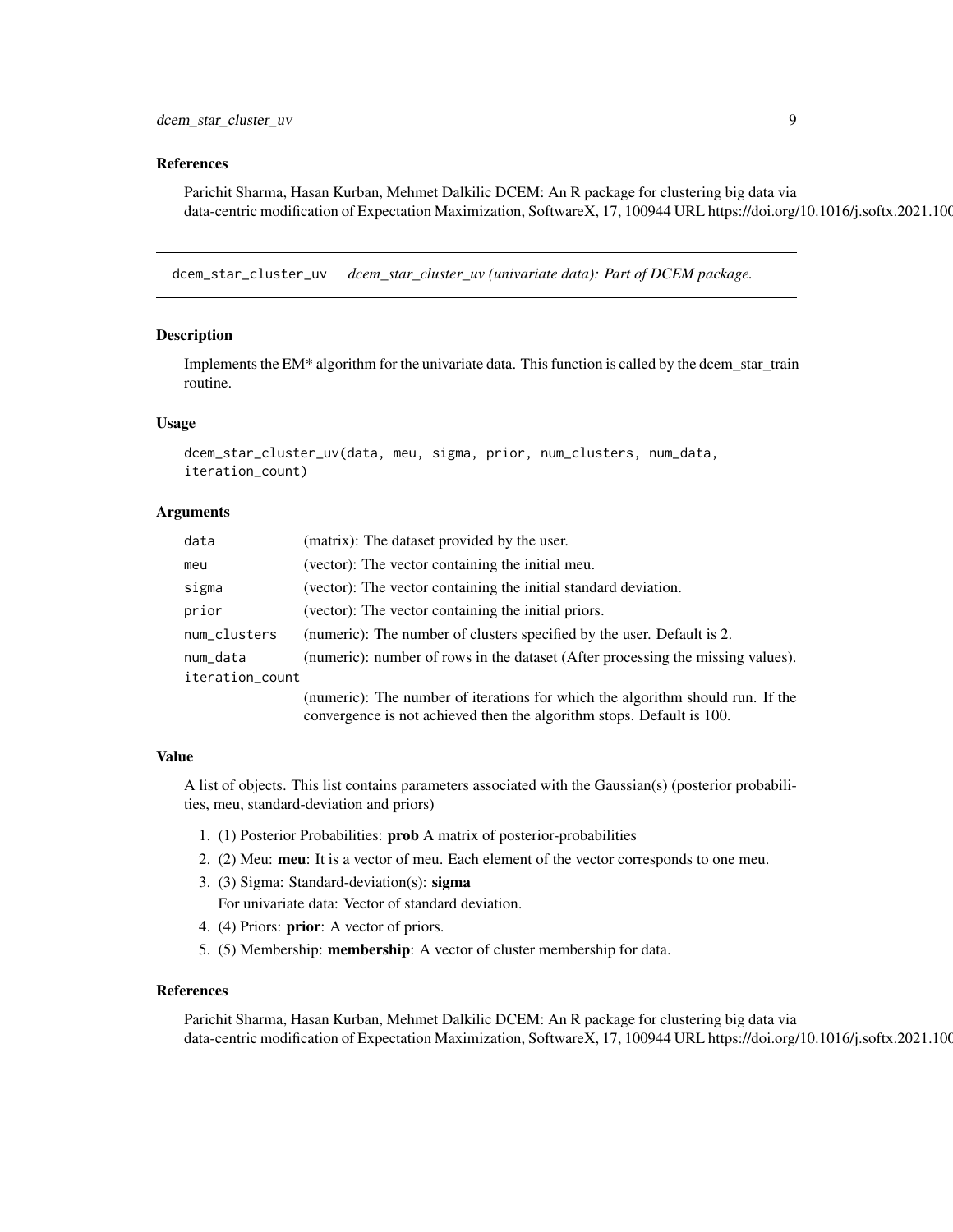Implements the improved EM\* ([1], [2]) algorithm. EM\* avoids revisiting all but high expressive data via structure based data segregation thus resulting in significant speed gain. It calls the [dcem\\_star\\_cluster\\_uv](#page-8-1) routine internally (univariate data) and [dcem\\_star\\_cluster\\_mv](#page-7-1) for (multivariate data).

#### Usage

```
dcem_star_train(data, iteration_count, num_clusters, seed_meu, seeding)
```
#### Arguments

| data            | (dataframe): The dataframe containing the data. See trim_data for cleaning                                                                                             |
|-----------------|------------------------------------------------------------------------------------------------------------------------------------------------------------------------|
|                 | the data.                                                                                                                                                              |
| iteration_count |                                                                                                                                                                        |
|                 | (numeric): The number of iterations for which the algorithm should run, if the<br>convergence is not achieved then the algorithm stops and exit. <b>Default: 200</b> . |
| num_clusters    | (numeric): The number of clusters. Default: 2                                                                                                                          |
| seed_meu        | (matrix): The user specified set of meu to use as initial centroids. Default: <b>None</b>                                                                              |
| seeding         | (string): The initialization scheme ('rand', 'improved'). Default: <b>rand</b>                                                                                         |

#### Value

A list of objects. This list contains parameters associated with the Gaussian(s) (posterior probabilities, meu, sigma and priors). The parameters can be accessed as follows where sample\_out is the list containing the output:

- 1. (1) Posterior Probabilities: sample\_out\$prob A matrix of posterior-probabilities.
- 2. (2) Meu(s): sample\_out\$meu

For multivariate data: It is a matrix of meu(s). Each row in the matrix corresponds to one mean.

For univariate data: It is a vector of meu(s). Each element of the vector corresponds to one meu.

- 3. (3) Co-variance matrices: sample\_out\$sigma For multivariate data: List of co-variance matrices. Standard-deviation: sample\_out\$sigma For univariate data: Vector of standard deviation.
- 4. (4) Priors: sample\_out\$prior A vector of priors.
- 5. (5) Membership: sample\_out\$membership: A dataframe of cluster membership for data. Columns numbers are data indices and values are the assigned clusters.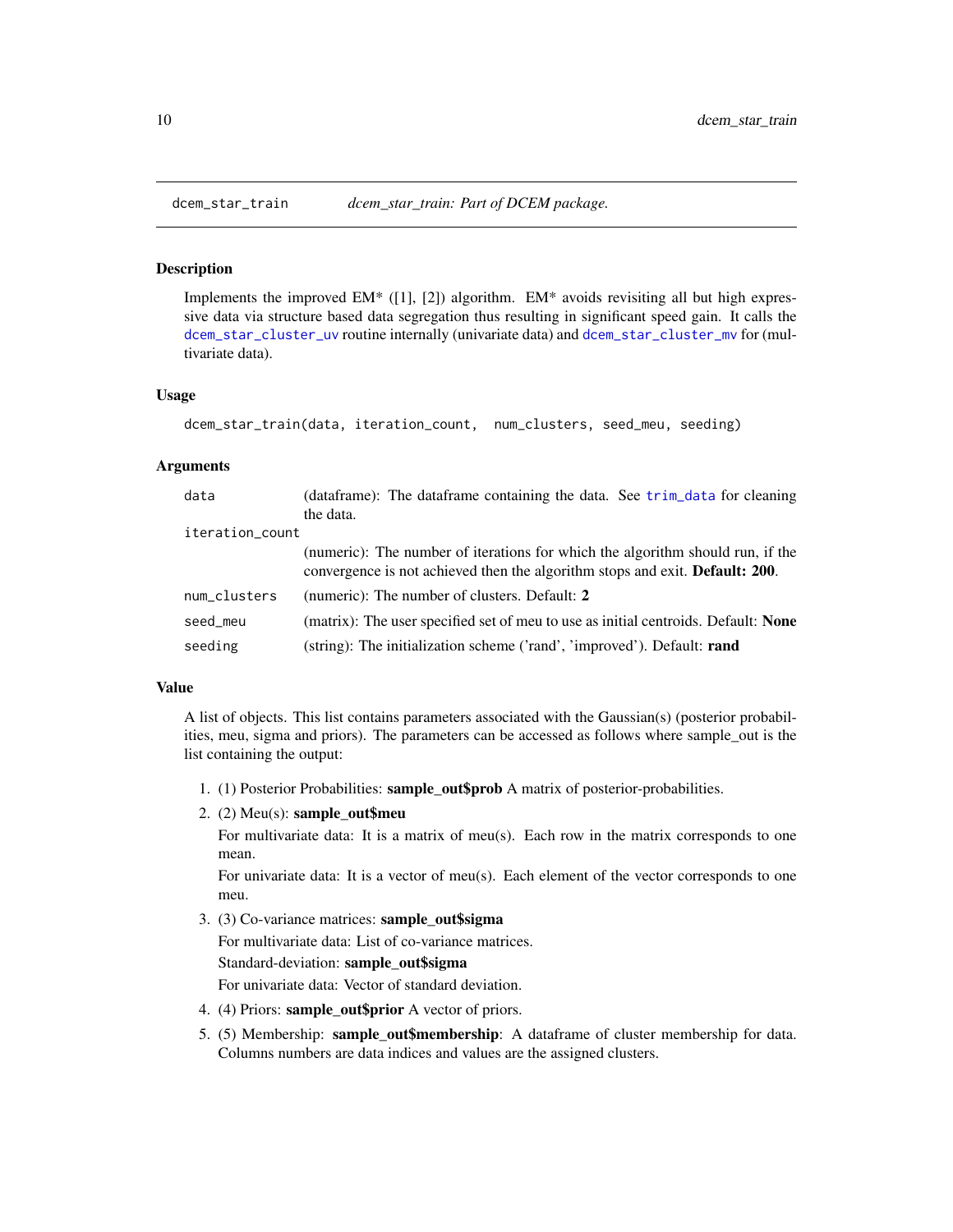#### <span id="page-10-0"></span>dcem\_test 11

#### References

Parichit Sharma, Hasan Kurban, Mehmet Dalkilic DCEM: An R package for clustering big data via data-centric modification of Expectation Maximization, SoftwareX, 17, 100944 URL https://doi.org/10.1016/j.softx.2021.100

#### Examples

```
# Simulating a mixture of univariate samples from three distributions
# with mean as 20, 70 and 100 and standard deviation as 10, 100 and 40 respectively.
sample_uv_data = as.data.frame(c(rnorm(100, 20, 5), rnorm(70, 70, 1), rnorm(50, 100, 2)))
# Randomly shuffle the samples.
sample_uv_data = as.data.frame(sample_uv_data[sample(nrow(sample_uv_data)),])
# Calling the dcem_star_train() function on the simulated data with iteration count of 1000
# and random seeding respectively.
sample_uv_out = dcem_star_train(sample_uv_data, num_clusters = 3, iteration_count = 100)
# Simulating a mixture of multivariate samples from 2 gaussian distributions.
sample_mv_data = as.data.frame(rbind(MASS::mvrnorm(n=2, rep(2,5), Sigma = diag(5)),
MASS: : mvrnorm(n=5, rep(14,5), Sigma = diag(5))))# Calling the dcem_star_train() function on the simulated data with iteration count of 100 and
# random seeding method respectively.
sample_mv_out = dcem_star_train(sample_mv_data, iteration_count = 100, num_clusters=2)
# Access the output
sample_mv_out$meu
sample_mv_out$sigma
sample_mv_out$prior
sample_mv_out$prob
print(sample_mv_out$membership)
```
<span id="page-10-1"></span>dcem\_test *dcem\_test: Part of DCEM package.*

#### **Description**

For demonstrating the execution on the bundled dataset.

#### Usage

dcem\_test()

#### Details

The dcem\_test performs the following steps in order:

1. Read the data from the disk (from the file data/ionosphere\_data.csv). The data folder is under the package installation folder.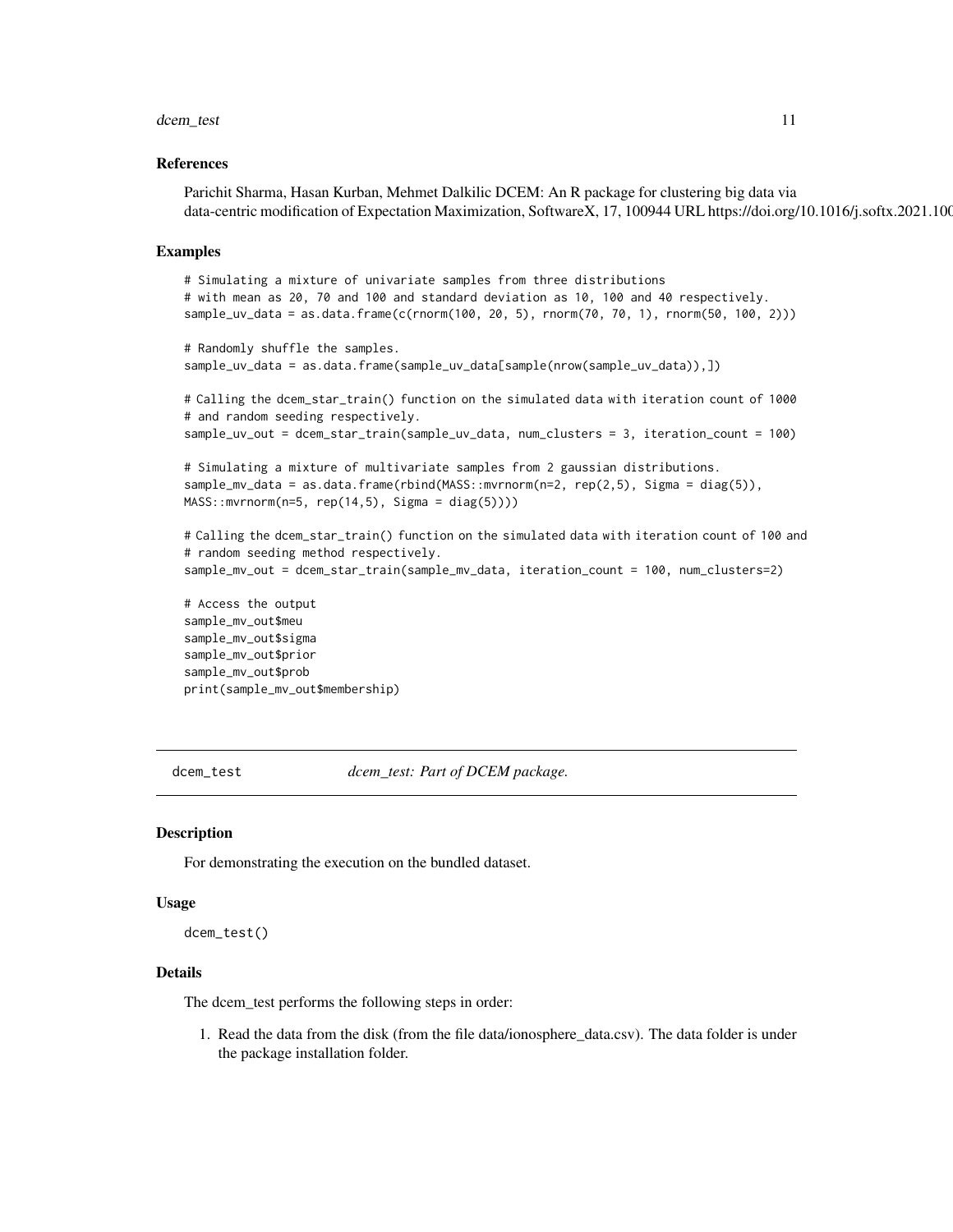- <span id="page-11-0"></span>2. The dataset details can be see by typing [ionosphere\\_data](#page-15-1) in R-console or at [http://archive](http://archive.ics.uci.edu/ml/datasets/Ionosphere). [ics.uci.edu/ml/datasets/Ionosphere](http://archive.ics.uci.edu/ml/datasets/Ionosphere).
- 3. Clean the data (by removing the columns). The data should be cleaned before use. Refer [trim\\_data](#page-22-1) to see what columns should be removed and how. The package provides the basic interface for removing columns.
- 4. Call the [dcem\\_star\\_train](#page-9-1) on the cleaned data.

### Accessing the output parameters

The function dcem\_test() calls the [dcem\\_star\\_train](#page-9-1). It returns a list of objects as output. This list contains estimated parameters of the Gaussian (posterior probabilities, meu, sigma and prior). The parameters can be accessed as follows where sample\_out is the list containing the output:

- 1. (1) Posterior Probabilities: sample\_out\$prob A matrix of posterior-probabilities
- 2. (2) Meu: meu For multivariate data: It is a matrix of meu(s). Each row in the matrix corresponds to one meu.
- 3. (3) Co-variance matrices: sample\_out\$sigma For multivariate data: List of co-variance matrices for the Gaussian(s). Standard-deviation: sample\_out\$sigma For univariate data: Vector of standard deviation for the Gaussian(s))

- 4. (4) Priors: sample\_out\$prior A vector of prior.
- 5. (5) Membership: sample\_out\$membership: A dataframe of cluster membership for data. Columns numbers are data indices and values are the assigned clusters.

#### References

Parichit Sharma, Hasan Kurban, Mehmet Dalkilic DCEM: An R package for clustering big data via data-centric modification of Expectation Maximization, SoftwareX, 17, 100944 URL https://doi.org/10.1016/j.softx.2021.100944

<span id="page-11-1"></span>dcem\_train *dcem\_train: Part of DCEM package.*

#### Description

Implements the EM algorithm. It calls the relevant clustering routine internally [dcem\\_cluster\\_uv](#page-5-1) (univariate data) and [dcem\\_cluster\\_mv](#page-3-1) (multivariate data).

#### Usage

dcem\_train(data, threshold, iteration\_count, num\_clusters, seed\_meu, seeding)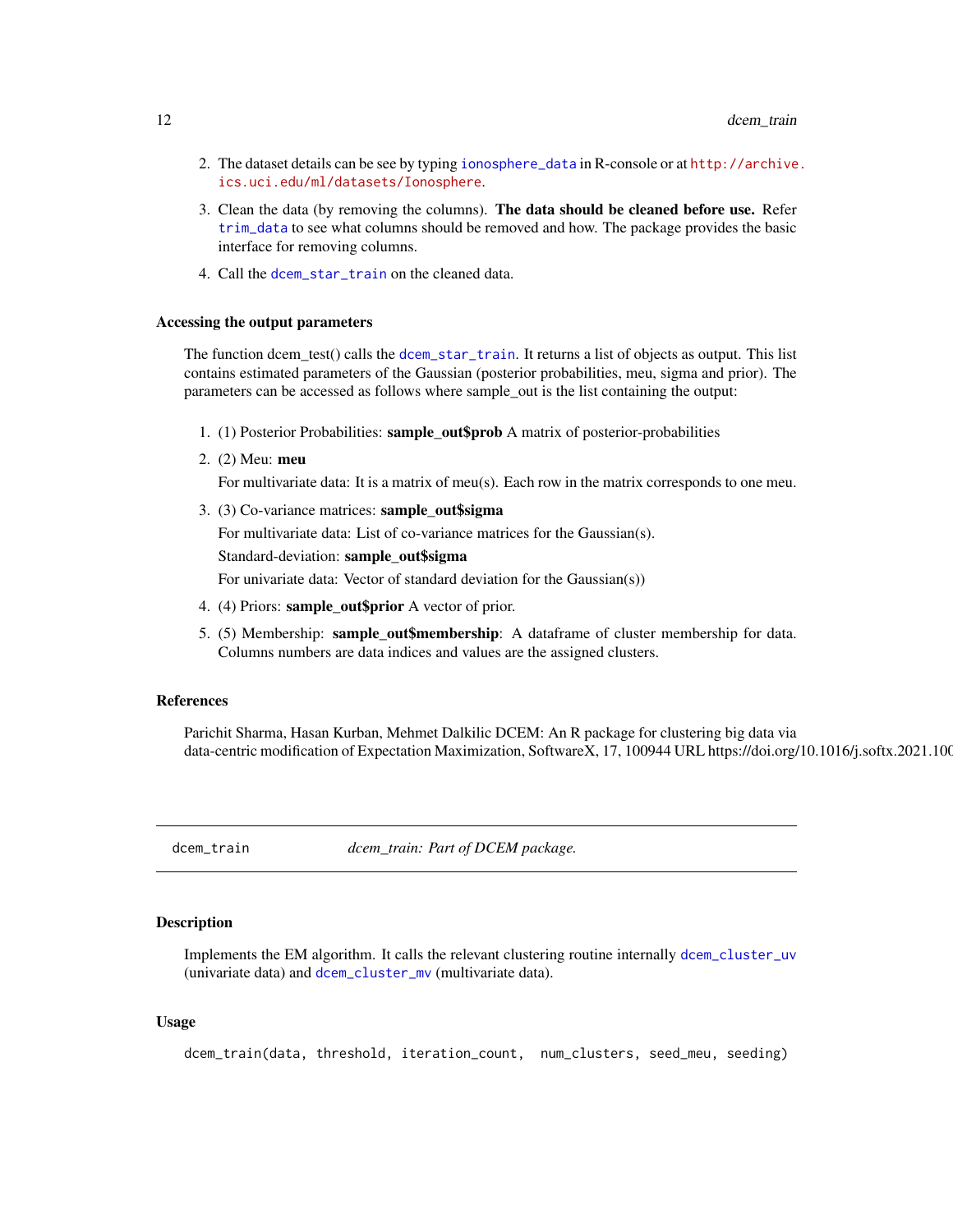# <span id="page-12-0"></span>dcem\_train 13

#### Arguments

| data            | (dataframe): The dataframe containing the data. See trim_data for cleaning<br>the data.                                                                                                              |  |
|-----------------|------------------------------------------------------------------------------------------------------------------------------------------------------------------------------------------------------|--|
| threshold       | (decimal): A value to check for convergence (if the meu are within this value<br>then the algorithm stops and exit). Default: 0.00001.                                                               |  |
| iteration_count |                                                                                                                                                                                                      |  |
|                 | (numeric): The number of iterations for which the algorithm should run, if the<br>convergence is not achieved within the specified count then the algorithm stops<br>and exit. <b>Default: 200</b> . |  |
| num clusters    | (numeric): The number of clusters. Default: 2                                                                                                                                                        |  |
| seed_meu        | (matrix): The user specified set of meu to use as initial centroids. Default: <b>None</b>                                                                                                            |  |
| seeding         | (string): The initialization scheme ('rand', 'improved'). Default: <b>rand</b>                                                                                                                       |  |

#### Value

A list of objects. This list contains parameters associated with the Gaussian(s) (posterior probabilities, meu, sigma and priors). The parameters can be accessed as follows where sample\_out is the list containing the output:

- 1. (1) Posterior Probabilities: sample\_out\$prob: A matrix of posterior-probabilities
- 2. (2) Meu: sample\_out\$meu

For multivariate data: It is a matrix of meu(s). Each row in the matrix corresponds to one meu. For univariate data: It is a vector of meu(s). Each element of the vector corresponds to one meu.

3. (3) Sigma: sample\_out\$sigma

For multivariate data: List of co-variance matrices for the Gaussian(s).

For univariate data: Vector of standard deviation for the Gaussian(s).

- 4. (4) Priors: sample\_out\$prior: A vector of priors.
- 5. (5) Membership: sample\_out\$membership: A dataframe of cluster membership for data. Columns numbers are data indices and values are the assigned clusters.

#### References

Parichit Sharma, Hasan Kurban, Mehmet Dalkilic DCEM: An R package for clustering big data via data-centric modification of Expectation Maximization, SoftwareX, 17, 100944 URL https://doi.org/10.1016/j.softx.2021.100

# Examples

```
# Simulating a mixture of univariate samples from three distributions
# with meu as 20, 70 and 100 and standard deviation as 10, 100 and 40 respectively.
sample_uv_data = as.data.frame(c(rnorm(100, 20, 5), rnorm(70, 70, 1), rnorm(50, 100, 2)))
# Randomly shuffle the samples.
sample_uv_data = as.data.frame(sample_uv_data[sample(nrow(sample_uv_data)),])
```
# Calling the dcem\_train() function on the simulated data with threshold of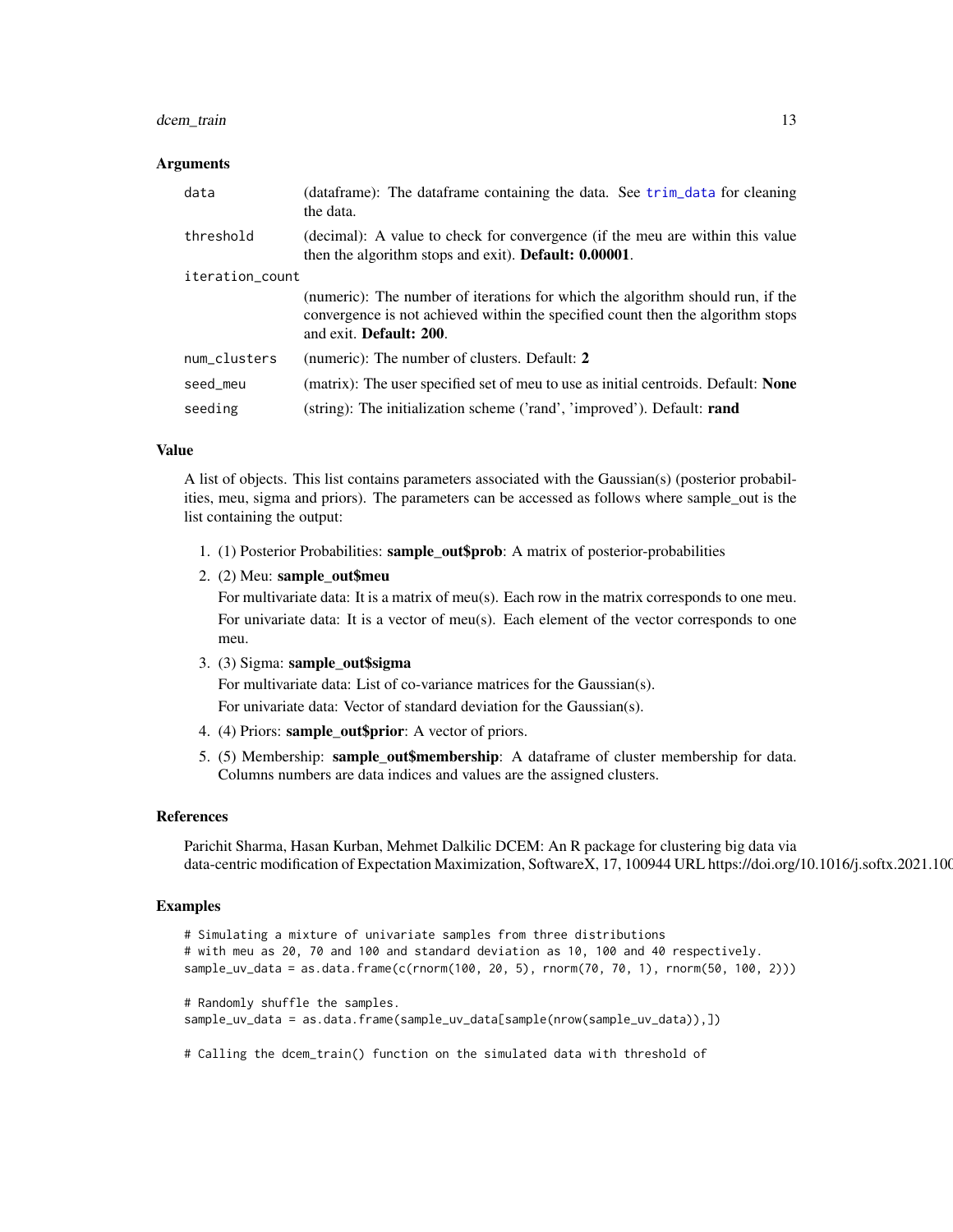```
# 0.000001, iteration count of 1000 and random seeding respectively.
sample_uv_out = dcem_train(sample_uv_data, num_clusters = 3, iteration_count = 100,
threshold = 0.001)
# Simulating a mixture of multivariate samples from 2 gaussian distributions.
sample_mv_data = as.data.frame(rbind(MASS::mvrnorm(n=100, rep(2,5), Sigma = diag(5)),
MASS::mvrnorm(n=50, rep(14,5), Sigma = diag(5))))
# Calling the dcem_train() function on the simulated data with threshold of
# 0.00001, iteration count of 100 and random seeding method respectively.
sample_mv_out = dcem_train(sample_mv_data, threshold = 0.001, iteration_count = 100)
# Access the output
print(sample_mv_out$meu)
print(sample_mv_out$sigma)
print(sample_mv_out$prior)
print(sample_mv_out$prob)
```

```
expectation_mv expectation_mv: Part of DCEM package.
```
print(sample\_mv\_out\$membership)

#### Description

Calculates the probabilistic weights for the multivariate data.

#### Usage

```
expectation_mv(data, weights, meu, sigma, prior, num_clusters, tolerance)
```
#### Arguments

| data         | (matrix): The input data.                         |
|--------------|---------------------------------------------------|
| weights      | (matrix): The probability weight matrix.          |
| meu          | (matrix): The matrix of meu.                      |
| sigma        | (list): The list of sigma (co-variance matrices). |
| prior        | (vector): The vector of priors.                   |
| num_clusters | (numeric): The number of clusters.                |
| tolerance    | (numeric): The system epsilon value.              |

# Value

Updated probability weight matrix.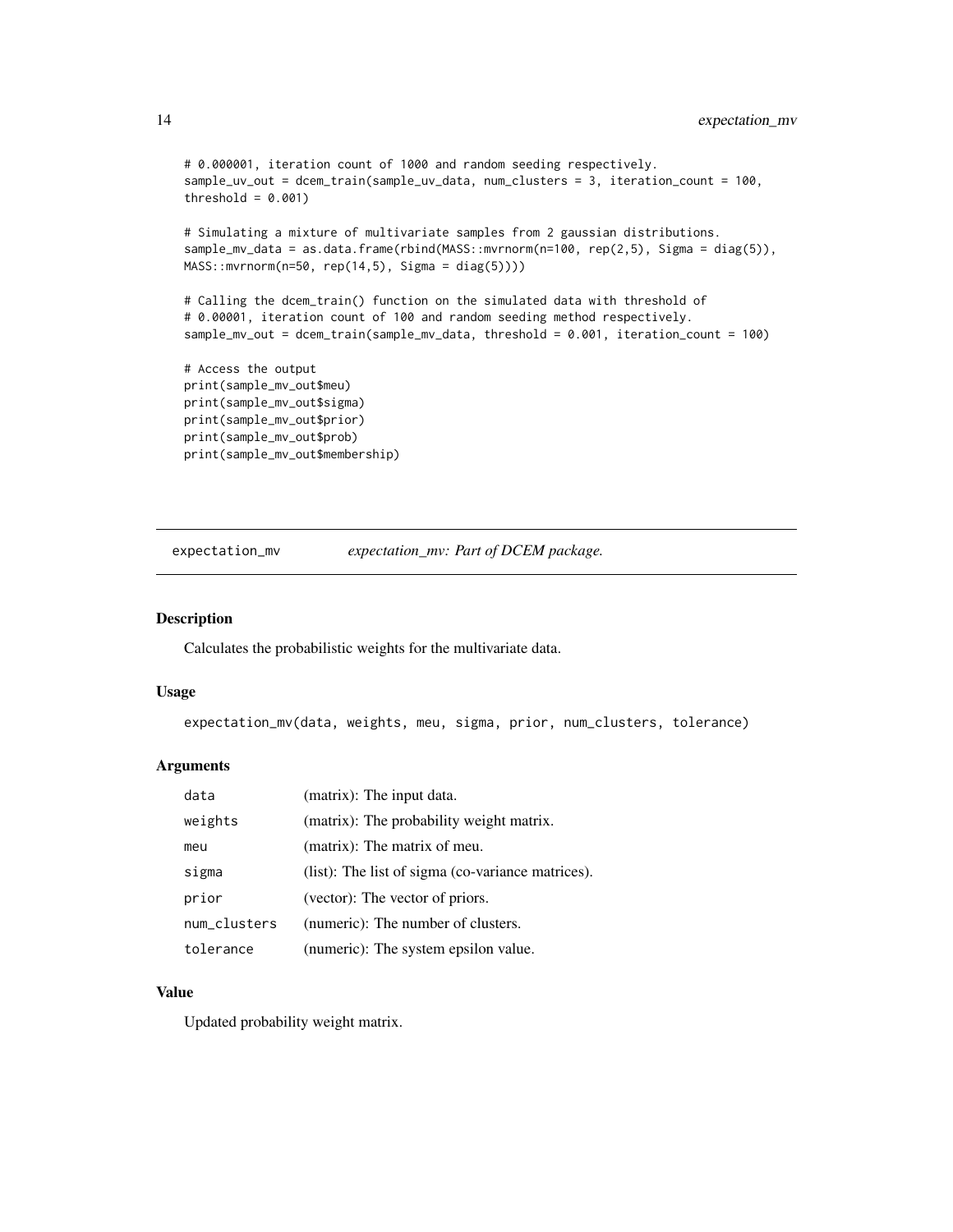<span id="page-14-0"></span>

Calculates the probabilistic weights for the univariate data.

# Usage

expectation\_uv(data, weights, meu, sigma, prior, num\_clusters, tolerance)

# Arguments

| data         | (matrix): The input data.                            |
|--------------|------------------------------------------------------|
| weights      | (matrix): The probability weight matrix.             |
| meu          | (vector): The vector of meu.                         |
| sigma        | (vector): The vector of sigma (standard-deviations). |
| prior        | (vector): The vector of priors.                      |
| num_clusters | (numeric): The number of clusters.                   |
| tolerance    | (numeric): The system epsilon value.                 |

#### Value

Updated probability weight matrix.

get\_priors *get\_priors: Part of DCEM package.*

# Description

Initialize the priors.

# Usage

```
get_priors(num_priors)
```
# Arguments

num\_priors (numeric): Number of priors one corresponding to each cluster.

# Details

For example, if the user specify 2 priors then the vector will have 2 entries (one for each cluster) where each will be 1/2 or 0.5.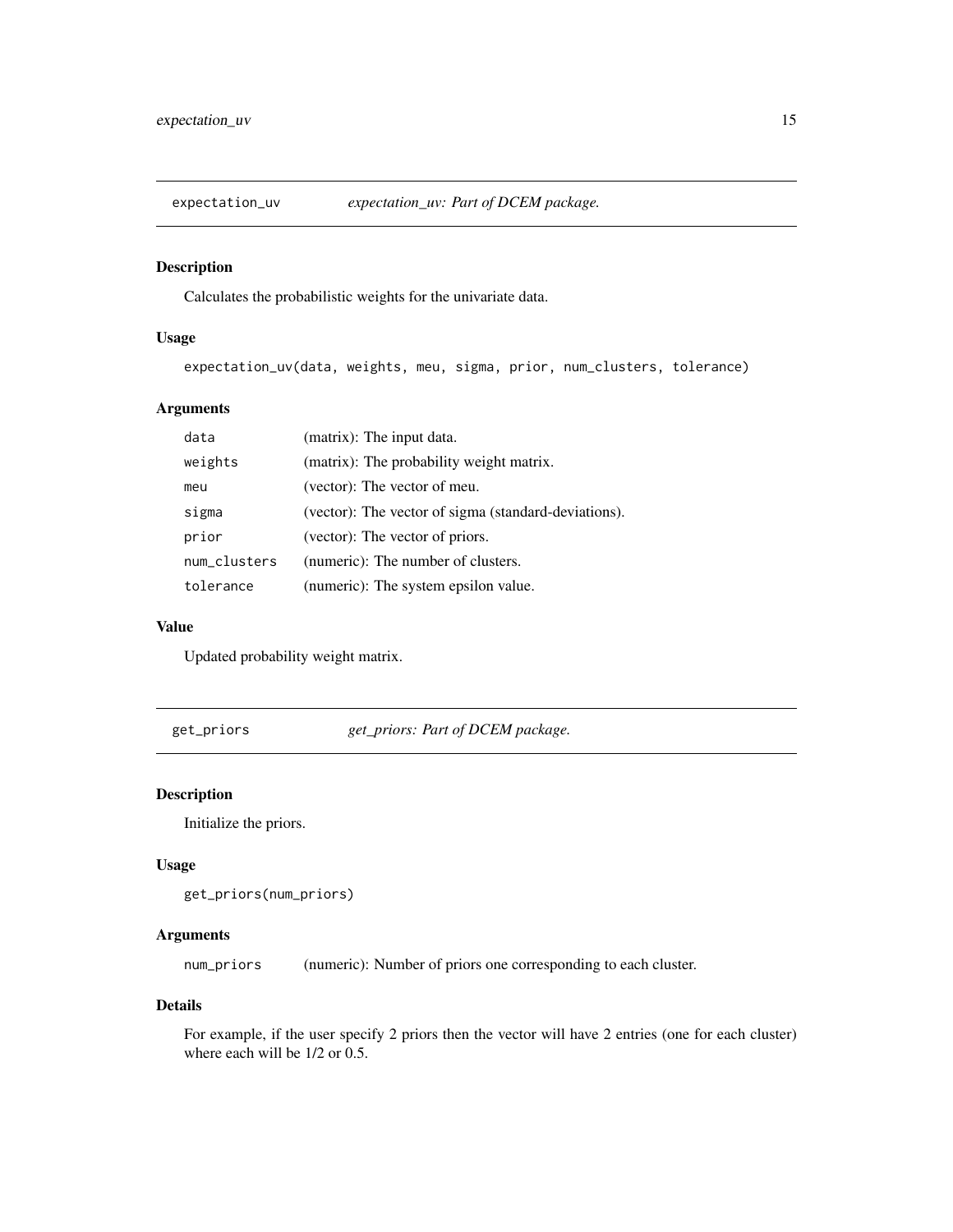# <span id="page-15-0"></span>Value

A vector of uniformly initialized prior values (numeric).

insert\_nodes *insert\_nodes: Part of DCEM package.*

#### Description

Implements the node insertion into the heaps.

#### Usage

```
insert_nodes(heap_list, heap_assn, data_probs, leaves_ind, num_clusters)
```
#### Arguments

| heap_list    | (list): The nested list containing the heaps. Each entry in the list is a list main-<br>tained in max-heap structure. |
|--------------|-----------------------------------------------------------------------------------------------------------------------|
| heap_assn    | (numeric): The vector representing the heap assignments.                                                              |
| data_probs   | (string): A vector containing the probability for data.                                                               |
| leaves_ind   | (numeric): A vector containing the indices of leaves in heap.                                                         |
| num_clusters | (numeric): The number of clusters. Default: 2                                                                         |

#### Value

A nested list. Each entry in the list is a list maintained in the max-heap structure.

#### References

Parichit Sharma, Hasan Kurban, Mehmet Dalkilic DCEM: An R package for clustering big data via data-centric modification of Expectation Maximization, SoftwareX, 17, 100944 URL https://doi.org/10.1016/j.softx.2021.100

<span id="page-15-1"></span>ionosphere\_data *Ionosphere data: A dataset of 351 radar readings*

# Description

This dataset contains 351 entries (radar readings from a system in goose bay laboratory) and 35 columns. The 35th columns is the label columns identifying the entry as either good or bad. Additionally, the 2nd column only contains 0's.

#### Usage

ionosphere\_data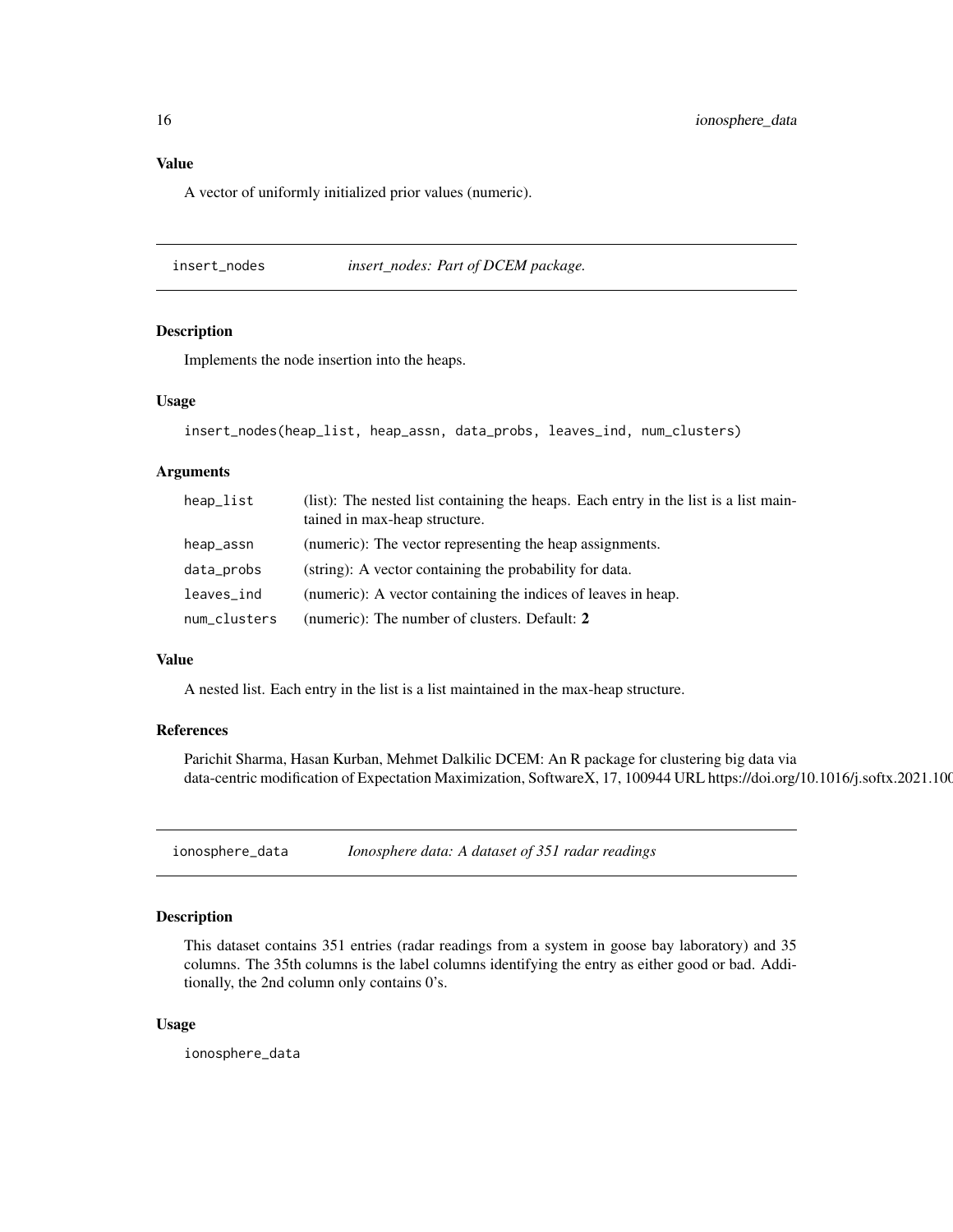# <span id="page-16-0"></span>maximisation\_mv 17

# Format

A file with 351 rows and 35 columns of multivariate data in a csv file. All values are numeric.

# Source

Space Physics Group Applied Physics Laboratory Johns Hopkins University Johns Hopkins Road Laurel, MD 20723 Web URL: <http://archive.ics.uci.edu/ml/datasets/Ionosphere>

References: Sigillito, V. G., Wing, S. P., Hutton, L. V., & Baker, K. B. (1989). Classification of radar returns from the ionosphere using neural networks. Johns Hopkins APL Technical Digest, 10, 262-266.

maximisation\_mv *maximisation\_mv: Part of DCEM package.*

# Description

Calculates meu, sigma and prior based on the updated probability weight matrix.

# Usage

maximisation\_mv(data, weights, meu, sigma, prior, num\_clusters, num\_data)

# Arguments

| data         | (matrix): The input data.                                |
|--------------|----------------------------------------------------------|
| weights      | (matrix): The probability weight matrix.                 |
| meu          | (matrix): The matrix of meu.                             |
| sigma        | (list): The list of sigma (co-variance matrices).        |
| prior        | (vector): The vector of priors.                          |
| num_clusters | (numeric): The number of clusters.                       |
| num_data     | (numeric): The total number of observations in the data. |

#### Value

Updated values for meu, sigma and prior.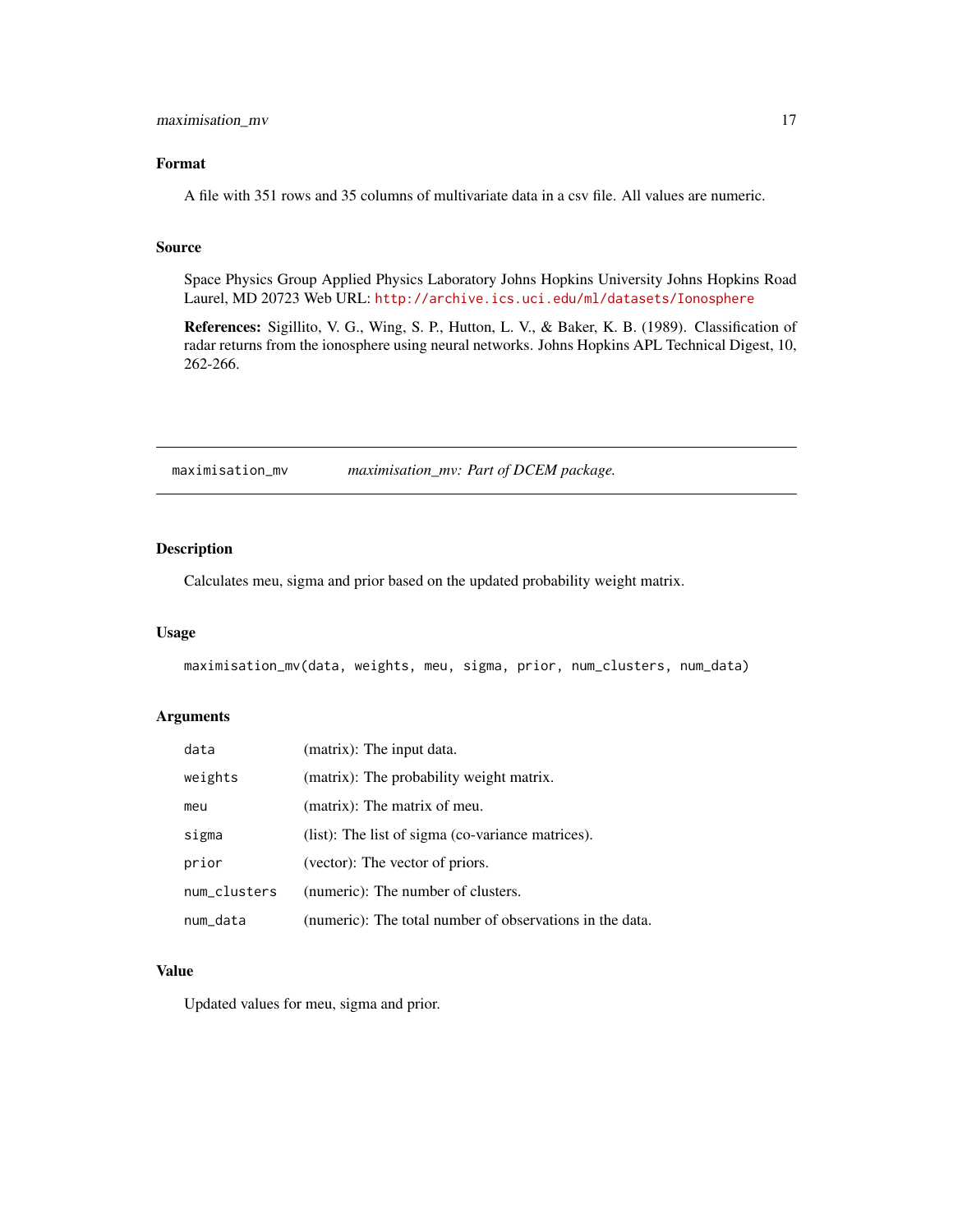<span id="page-17-0"></span>

Calculates meu, sigma and prior based on the updated probability weight matrix.

# Usage

maximisation\_uv(data, weights, meu, sigma, prior, num\_clusters, num\_data)

# Arguments

| data         | (matrix): The input data.                                |
|--------------|----------------------------------------------------------|
| weights      | (matrix): The probability weight matrix.                 |
| meu          | (vector): The vector of meu.                             |
| sigma        | (vector): The vector of sigma (standard-deviations).     |
| prior        | (vector): The vector of priors.                          |
| num_clusters | (numeric): The number of clusters.                       |
| num data     | (numeric): The total number of observations in the data. |

# Value

Updated values for meu, sigma and prior.

max\_heapify *max\_heapify: Part of DCEM package.*

# Description

Implements the creation of max heap. Internally called by the dcem\_star\_train.

# Usage

max\_heapify(data, index, num\_data)

# Arguments

| data     | (NumericMatrix): The dataset provided by the user.       |
|----------|----------------------------------------------------------|
| index    | (int): The index of the data point.                      |
| num data | (numeric): The total number of observations in the data. |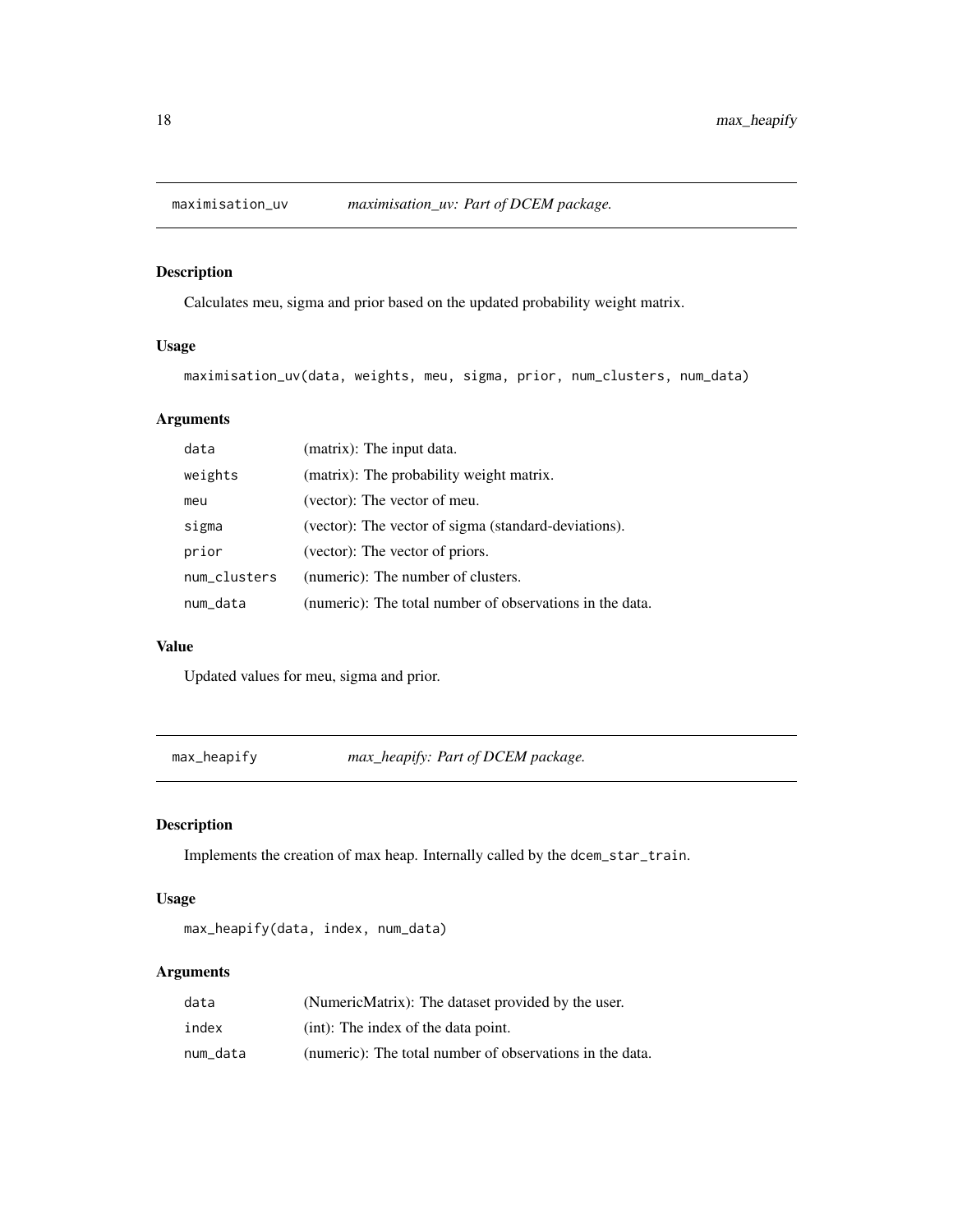#### <span id="page-18-0"></span>meu\_mv 19

# Value

A NumericMatrix with the max heap property.

### Author(s)

Parichit Sharma <parishar@iu.edu>, Hasan Kurban, Mehmet Dalkilic

<span id="page-18-1"></span>meu\_mv: Part of DCEM package.

# Description

Initialize the meus(s) by randomly selecting the samples from the dataset. This is the default method for initializing the meu(s).

# Usage

```
# Randomly seeding the mean(s).
meu_mv(data, num_meu)
```
# Arguments

| data    | (matrix): The dataset provided by the user. |
|---------|---------------------------------------------|
| num_meu | (numeric): The number of meu.               |

### Value

A matrix containing the selected samples from the dataset.

<span id="page-18-2"></span>meu\_mv\_impr *meu\_mv\_impr: Part of DCEM package.*

# Description

Initialize the meu(s) by randomly selecting the samples from the dataset. It uses the proposed implementation from K-means++: The Advantages of Careful Seeding, David Arthur and Sergei Vassilvitskii. URL http://ilpubs.stanford.edu:8090/778/1/2006-13.pdf.

#### Usage

```
# Randomly seeding the meu.
meu_mv_impr(data, num_meu)
```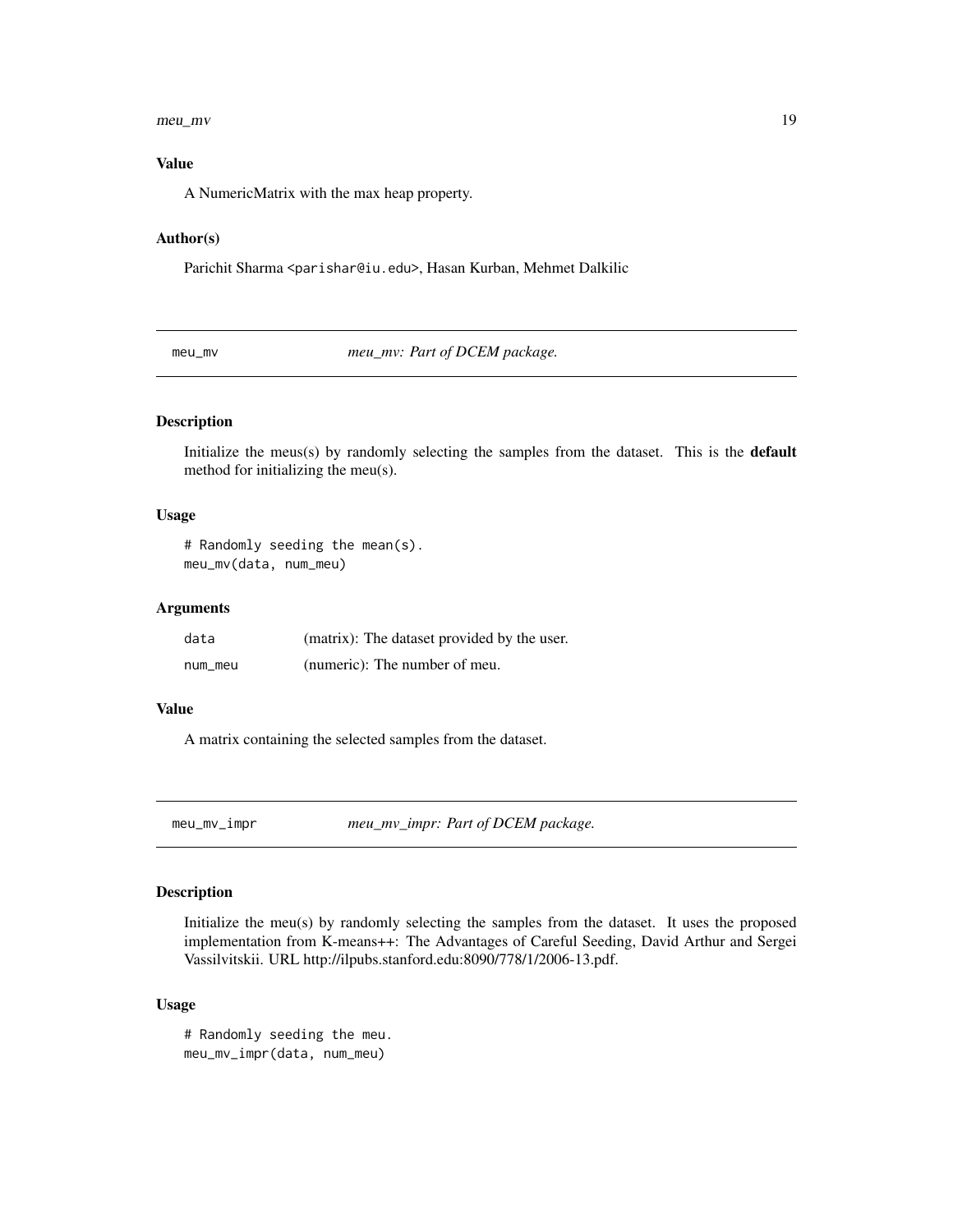#### Arguments

| data    | (matrix): The dataset provided by the user. |
|---------|---------------------------------------------|
| num_meu | (numeric): The number of meu.               |

# Value

A matrix containing the selected samples from the dataset.

<span id="page-19-1"></span>meu\_uv *meu\_uv: Part of DCEM package.*

# Description

This function is internally called by the dcem\_train to initialize the meu(s). It randomly selects the meu(s) from the range min(data):max(data).

#### Usage

```
# Randomly seeding the meu.
meu_uv(data, num_meu)
```
#### Arguments

| data    | (matrix): The dataset provided by the user. |
|---------|---------------------------------------------|
| num_meu | (number): The number of meu.                |

# Value

A vector containing the selected samples from the dataset.

<span id="page-19-2"></span>meu\_uv\_impr *meu\_uv\_impr: Part of DCEM package.*

# Description

This function is internally called by the dcem\_train to initialize the meu(s). It uses the proposed implementation from K-means++: The Advantages of Careful Seeding, David Arthur and Sergei Vassilvitskii. URL http://ilpubs.stanford.edu:8090/778/1/2006-13.pdf.

#### Usage

```
# Seeding the meu using the K-means++ implementation.
meu_uv_impr(data, num_meu)
```
<span id="page-19-0"></span>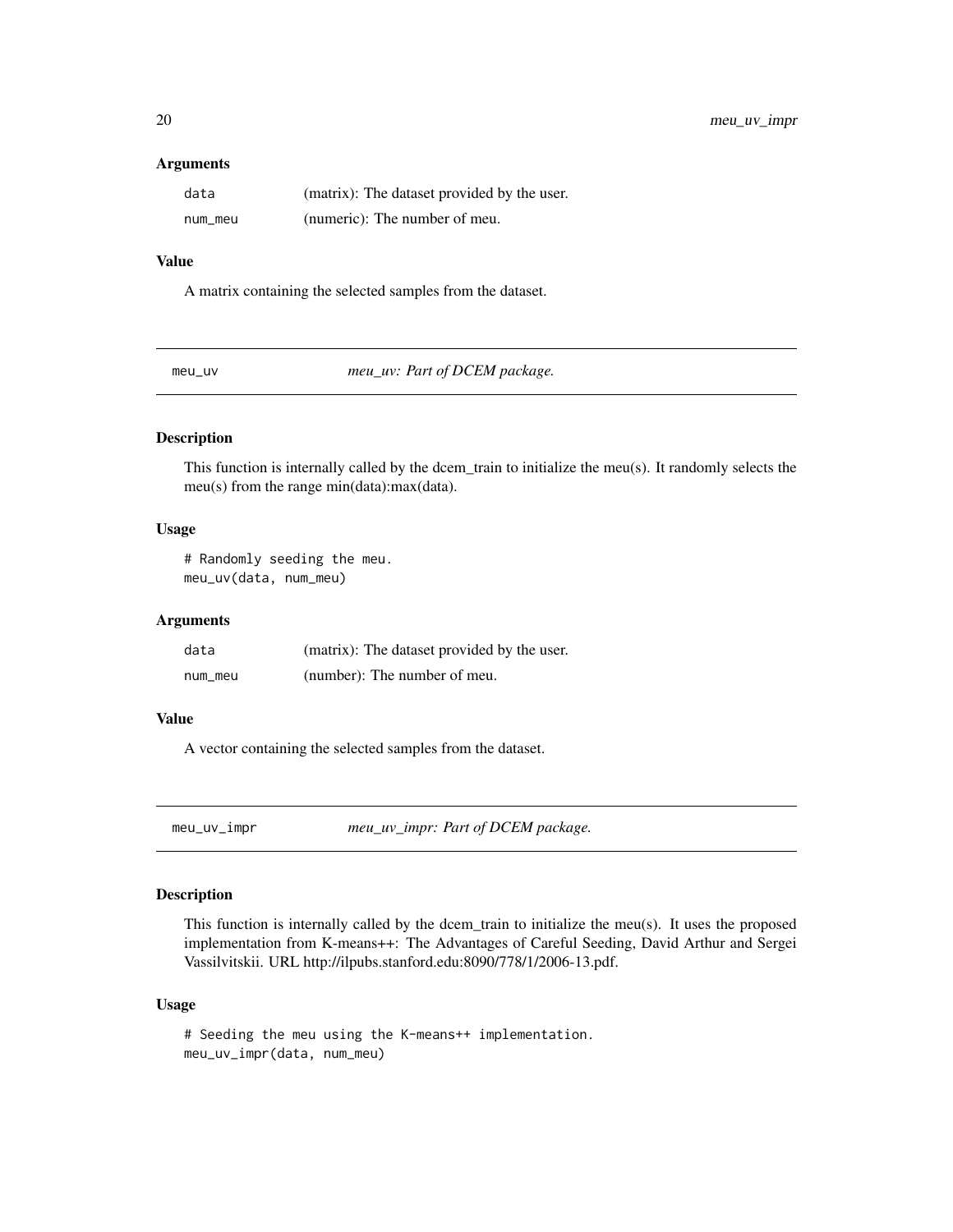# <span id="page-20-0"></span>separate\_data 21

### Arguments

| data    | (matrix): The dataset provided by the user. |
|---------|---------------------------------------------|
| num_meu | (number): The number of meu.                |

# Value

A vector containing the selected samples from the dataset.

separate\_data *separate\_data: Part of DCEM package.*

# Description

Separate leaf nodes from the heaps.

#### Usage

separate\_data(heap\_list, num\_clusters)

# Arguments

| heap_list    | (list): The nested list containing the heaps. Each entry in the list is a list main-<br>tained in max-heap structure. |
|--------------|-----------------------------------------------------------------------------------------------------------------------|
| num_clusters | (numeric): The number of clusters. Default: 2                                                                         |

# Value

A nested list where,

First entry is the list of heaps with leaves removed.

Second entry is the list of leaves.

# References

Parichit Sharma, Hasan Kurban, Mehmet Dalkilic DCEM: An R package for clustering big data via data-centric modification of Expectation Maximization, SoftwareX, 17, 100944 URL https://doi.org/10.1016/j.softx.2021.100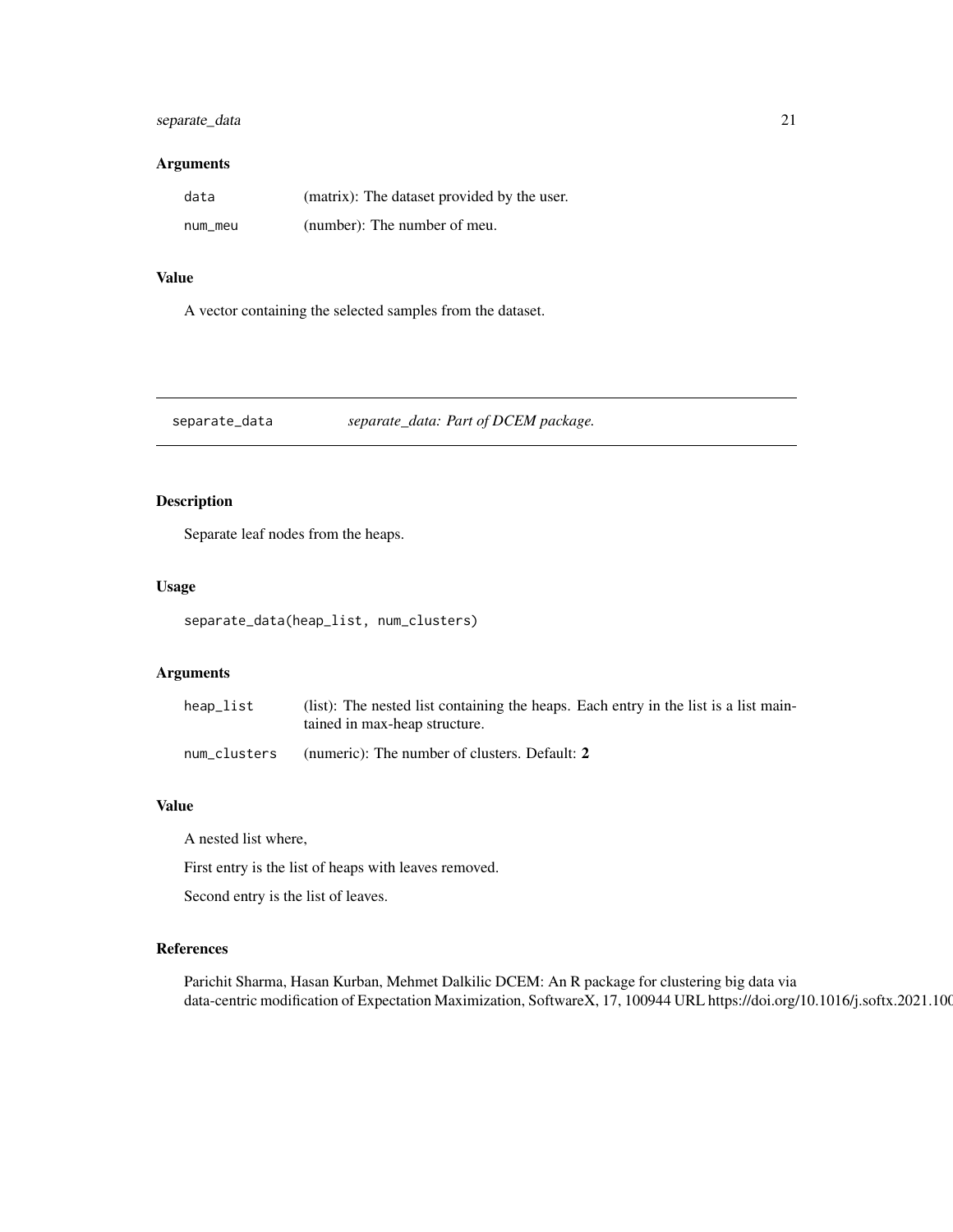<span id="page-21-0"></span>

Initializes the co-variance matrices as the identity matrices.

# Usage

```
sigma_mv(num_sigma, numcol)
```
# Arguments

| num_sigma | (numeric): Number of covariance matrices.        |
|-----------|--------------------------------------------------|
| numcol    | (numeric): The number of columns in the dataset. |

# Value

A list of identity matrices. The number of entries in the list is equal to the input parameter (num\_cov).

sigma\_uv *sigma\_uv: Part of DCEM package.*

# Description

Initializes the standard deviation for the Gaussian(s).

# Usage

```
sigma_uv(data, num_sigma)
```
#### Arguments

| data      | (matrix): The dataset provided by the user.      |
|-----------|--------------------------------------------------|
| num_sigma | (number): Number of sigma (standard_deviations). |

# Value

A vector of standard deviation value(s).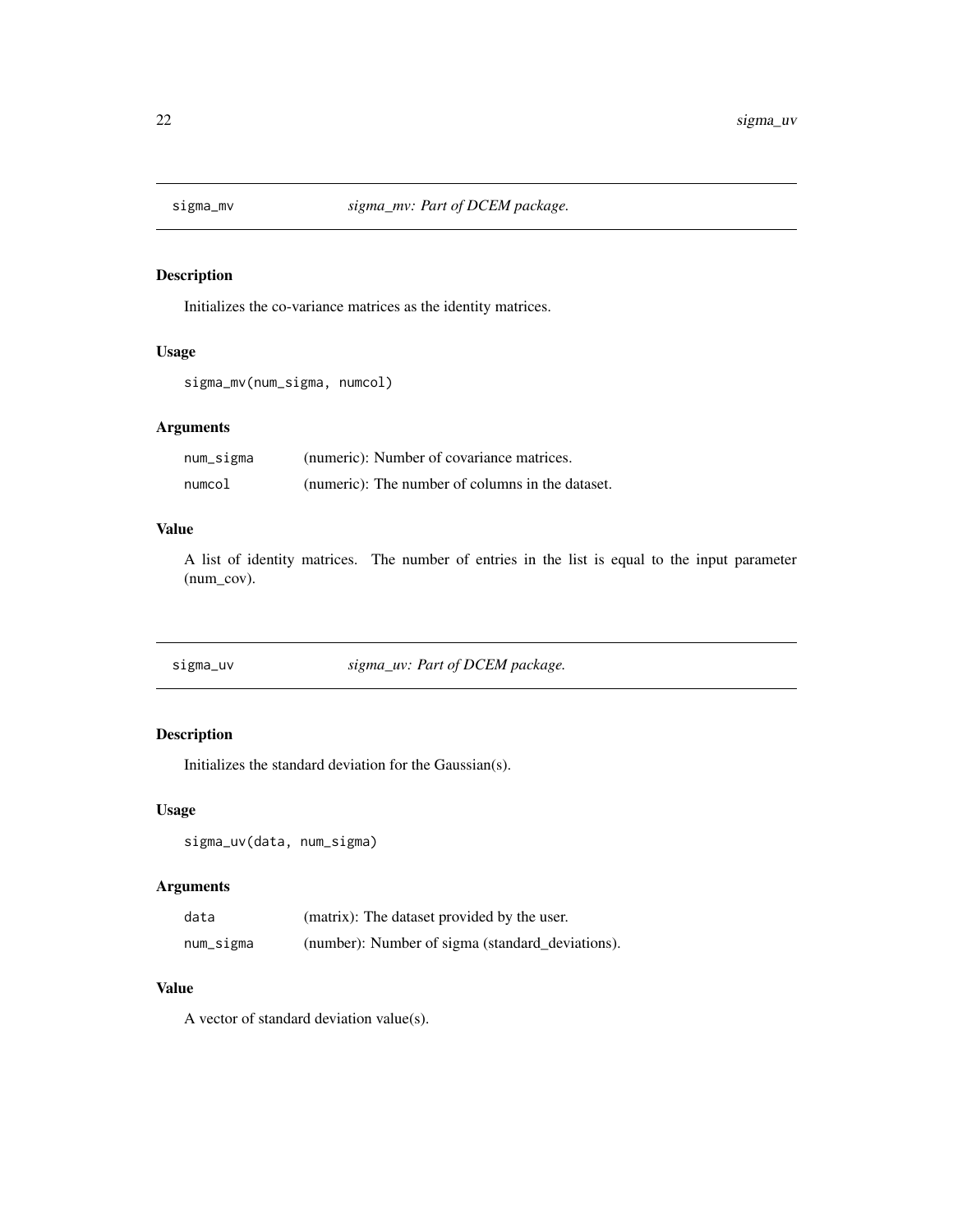<span id="page-22-1"></span><span id="page-22-0"></span>

Removes the specified column(s) from the dataset.

# Usage

```
trim_data(columns, data)
```
# Arguments

| columns | (string): A comma separated list of column(s) that needs to be removed from<br>the dataset. Default: " |
|---------|--------------------------------------------------------------------------------------------------------|
| data    | (dataframe): Dataframe containing the input data.                                                      |

# Value

A dataframe with the specified column(s) removed from it.

update\_weights *update\_weights: Part of DCEM package.*

# Description

Update the probability values for specific data points that change between the heaps.

#### Usage

```
update_weights(temp_weights, weights, index_list, num_clusters)
```
# Arguments

| temp_weights | (matrix): A matrix of probabilistic weights for leaf data. |
|--------------|------------------------------------------------------------|
| weights      | (matrix): A matrix of probabilistic weights for all data.  |
| index_list   | (vector): A vector of indices.                             |
| num_clusters | (numeric): The number of clusters.                         |

# Value

Updated probabilistic weights matrix.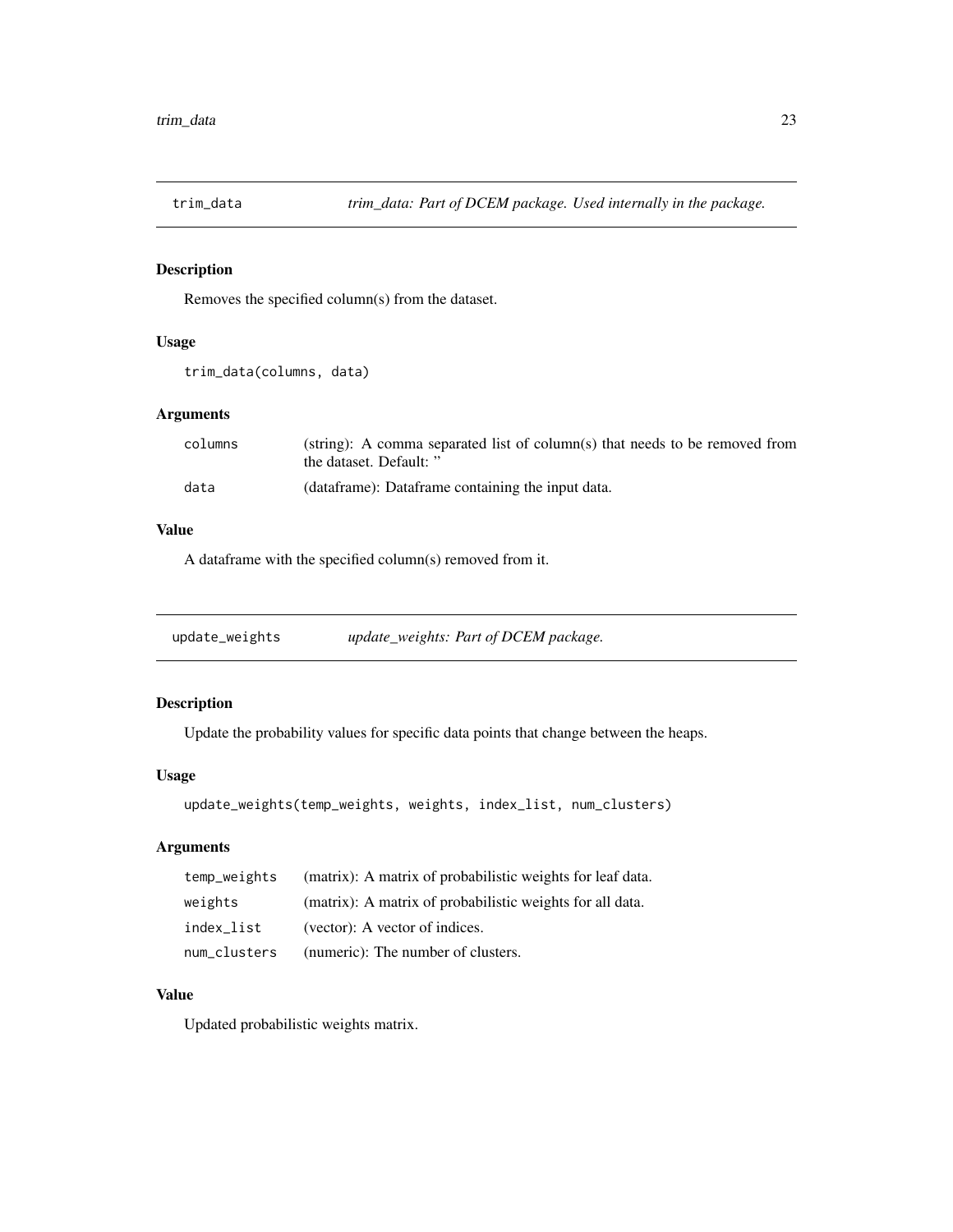<span id="page-23-0"></span>

Implements sanity check for the input data. This function is for internal use and is called by the [dcem\\_train](#page-11-1).

# Usage

validate\_data(columns, numcols)

# Arguments

| columns | (string): A comma separated list of columns that needs to be removed from the<br>dataset. Default: " |
|---------|------------------------------------------------------------------------------------------------------|
| numcols | (numeric): Number of columns in the dataset.                                                         |

# Details

An example would be to check if the column to be removed exist or not? [trim\\_data](#page-22-1) internally calls this function before removing the column(s).

# Value

boolean: TRUE if the columns exists otherwise FALSE.